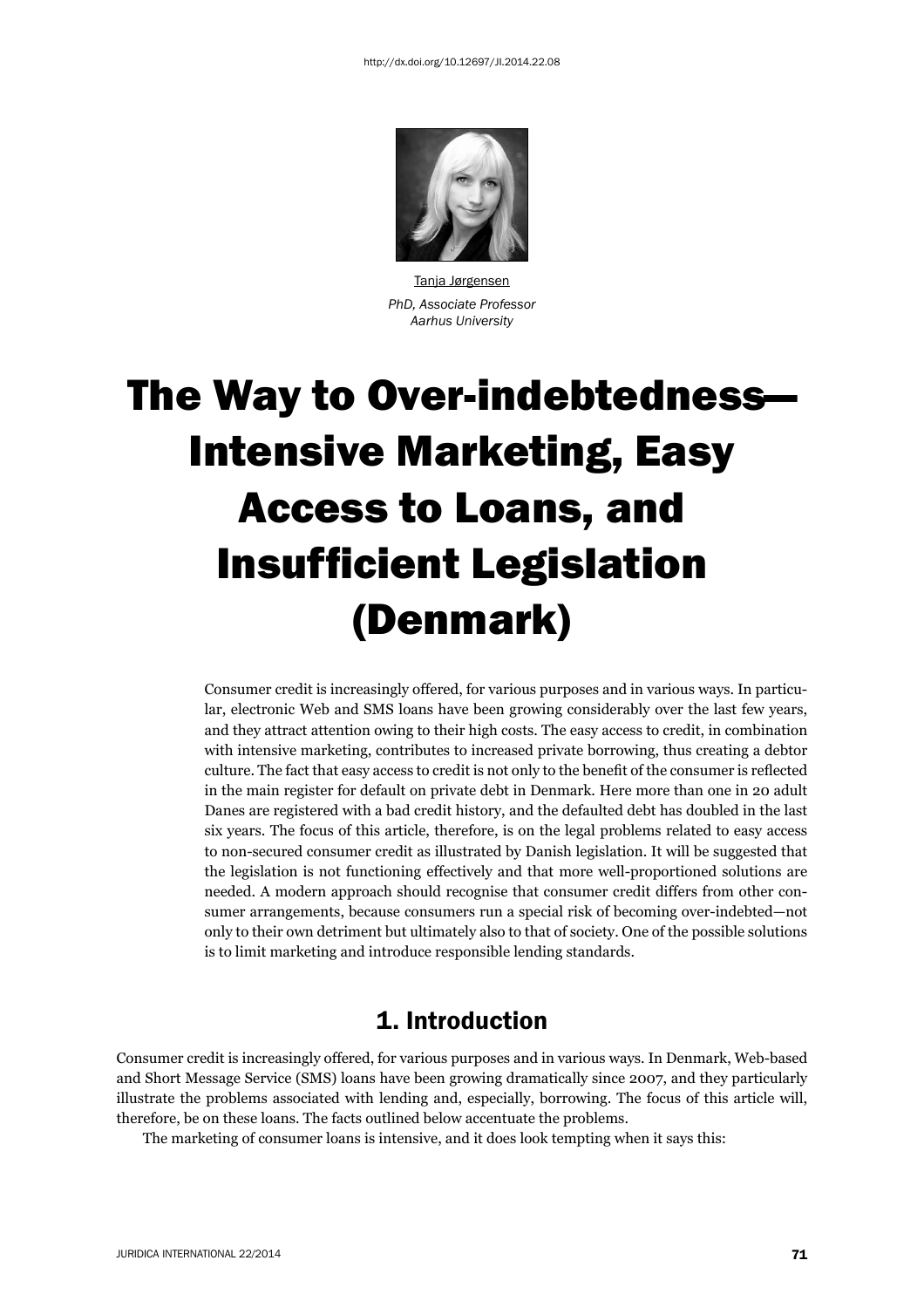You can use the money for whatever you want—forget everything about reporting and follow-up by your banking consultant! Recapture your freedom and control your own finances—it is only reasonable!\*1

Generally, the marketing sends out the signal that it is okay to borrow and contributes to the creation of a debtor culture with messages such as "Why wait when you can get what you want now?" (without having to do something so apparently old-fashioned as saving up first). Through this, the traditional social condemnation of being indebted is becoming erased.

Web and SMS loans are not only marketed intensively. They are also easier to obtain than ordinary loans. The Internet and SMS media facilitate borrowing. Accordingly, a loan can be obtained at home, by computer or phone, without a physical meeting with the creditor. The not overly stringent assessment of creditworthiness, furthermore, increases the chances of getting a loan. The assessment is done "without budgeting and boring questions", and frequently the one and only requirement is that the borrower not be in a debt default register.\*2 The answer is provided within a few minutes, after which the amount of the loan is transferred to the borrower's account.

However easy it is to borrow, it is equally expensive. The Web and SMS loans address the (typically) young part of the population, which is accustomed to using electronic media. Especially the SMS loans seem to appeal to very young borrowers and involve particularly high costs. Thereby, part of a generation is risking starting adult life indebted—with debt that could follow this part of the generation for many years to come, as debt relief is only rarely granted to young people and only in rare cases includes consumer loans.

Furthermore, with their assessment of creditworthiness not being the strictest, the Web and SMS loans are addressed to individuals who are already indebted and who would have difficulty in getting a less costintensive loan (e.g., from a bank). The short maturity of the loans and advertisements stating that one can borrow when short of money for things such as a holiday trip also illustrate that the loans are directed at individuals with temporary financial difficulties or with few savings. If you compare Web and SMS loans with other loans, the following seems to apply as a rough rule of thumb: the shorter the maturity, the higher the costs. The fact that the formula for calculating the APR depends on the maturity only partly explains this relationship.\*3

That the high costs of the loans are due to the creditor's increased risk in connection with these types of loans seems to be only a qualified truth. The costs related to the loan mean that the amount of the loan will often be far more than repaid; accordingly, a debtor who is not paying the last instalments is not necessarily a bad piece of business. The loans consist of small amounts, and the risk that a debtor cannot repay the entire amount of the loan will be spread over the majority of paying debtors. Interest on default enters in if the loan is not paid back on time and there is assistance of the bailiff's court in collecting the debt, including seizure of any property of the debtor.

The focus of this article is on the legal problems related to easy access to non-secured consumer loans as illustrated by Danish legislation.\*4 Since these types of loans are often taken up via electronic means, this will be used as an example throughout the article. The question is whether the legislation is functioning effectively and provides well-proportioned solutions. If not, which would be the more appropriate solutions?

<sup>1</sup> See www.SMSlaane.dk. All Web sites referred to in this article were visited on 15 January 2014 and are in Danish.

<sup>&</sup>lt;sup>2</sup> Links to a series of providers can be found at www.laane-siden.dk/lan-penge. See also the site referred to in Note 1.

<sup>3</sup> See the calculations from Mybanker.dk A/S in L.L. Andersen, V. Greve. *Åger* ['Usury']. Copenhagen: Thomson Reuters 2010, p. 161 *ff.* (NB: all books and articles cited in this paper are in Danish unless otherwise is stated).

The electronic means particularly include the Internet (specifically the World Wide Web) and SMS, but other means, among them the Wireless Application Protocol (WAP), are gaining ground in greater numbers. Typically, a computer, which today also might be a tablet computer or mobile phone, is used as a communication tool in this connection.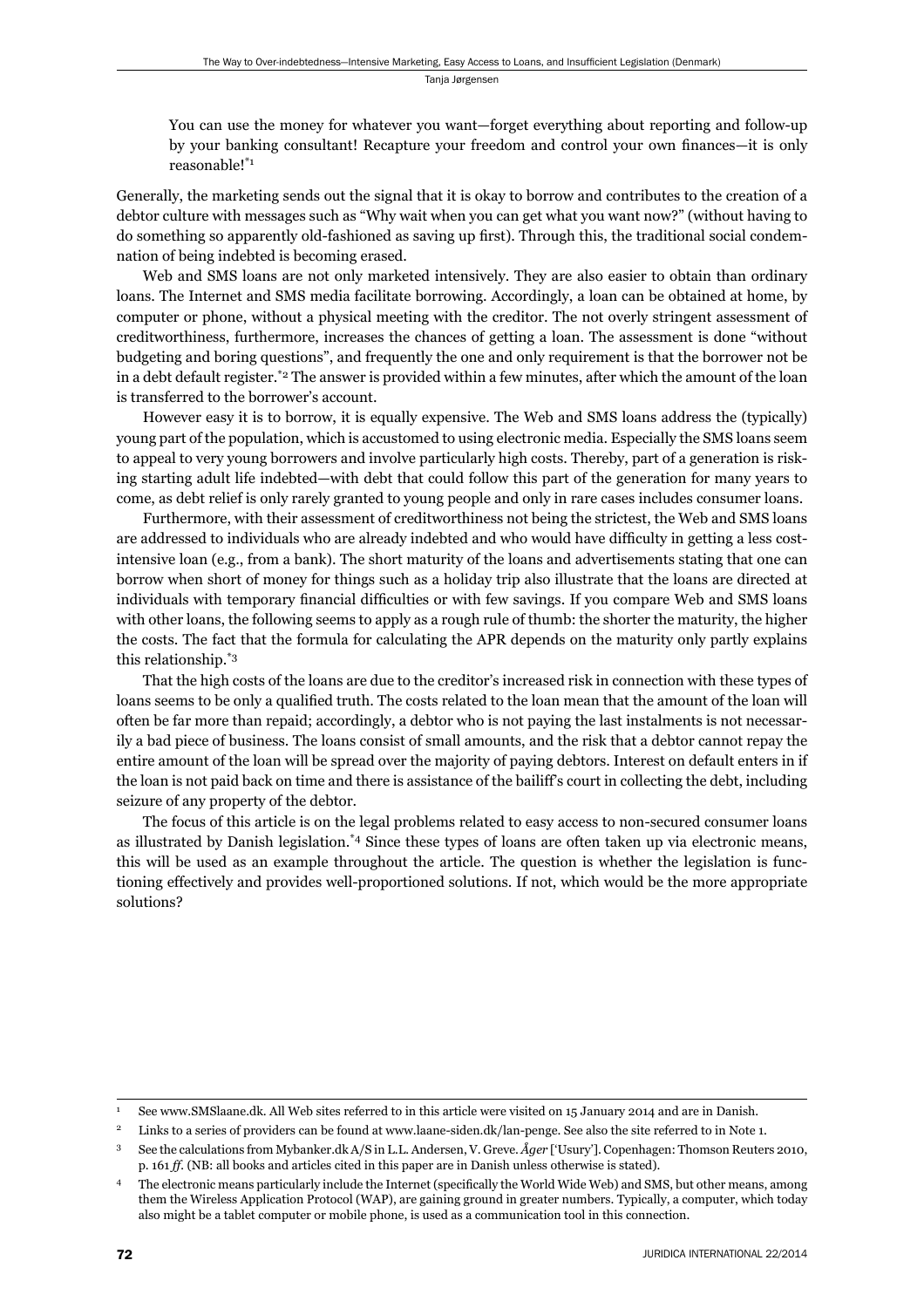# 2. The market situation

#### 2.1. Products

So-called instant loans obtained on the Web or by SMS consist, basically, of two types of loans: SMS loans are for small amounts, ranging from 500 to 5,000 Danish kroner (DKK) (67 to 670 euros (EUR), typically borrowed for 15 or 30 days, and the APR is often 1,500–4,500%.\*5 Web-based loans are of a somewhat larger size, up to DKK 100,000 (EUR 13,400), repayable within a longer period of time than SMS loans, and the APR is typically 35–50%.

Even though the cost-intensive SMS loans in particular may give rise to worry, a complete list of the loan providers involved does not exist. Information from the three major loan providers that the Danish Consumer Ombudsman has obtained and relayed to the press shows that loans have increased from less than 40 million DKK (EUR 5.36M) in 2010 to more than DKK 91M (EUR 12.2M) in 2012 and that in 2013 more than 19,000 individuals took out SMS loans. In overall terms, the number of electronic loans has quadrupled since the financial crisis took shape in  $2008.^{6}$ 

Consumer credit granted by companies who do not take deposits amounted to 21 billion DKK (EUR 2.81B) by the end of 2013. Of these loans, 41.2% were unsecured loans, 40.9% charge-account cards and credit cards, and 17.9% secured loans. These loans amounted to 'only' DKK 14B (EUR 1.88B) 10 years ago. The cost-intensive SMS and Web loans fall under the category of unsecured debts, which have also increased in the last decade, from DKK 5.1B to 8.7B (EUR 0.68B to 1.17B).

However, the loans are easily overlooked when one considers the total Danish lending market. Here one will find far more extensive financing through banks and mortgage-credit institutions, which, however, also contributes to the total debt of Danes and, consequently, their ability to repay unsecured debts, among other debt. In comparison, at the end of 2013, loans to households amounted to DKK 435B (EUR 58.31B) for the banks and DKK 1,319B (EUR 176.8B) for the mortgage-credit institutions.\*7 In overall terms, the loans of banks to households have doubled within the last 10 years.

#### 2.2. Consumers

As far as can be ascertained, there are no statistics on whether SMS and Web loans actually cause an increase in over-indebtedness among consumers. The figures from the two private (negative) credit registers, wherein individuals with a bad credit history are registered, therefore having difficulty in taking out further loans, do not mention which types of loans specifically cause the defaulted debt. The electronic loans probably account for a share of the total, given that more than one in 20 Danes are registered as having a bad credit history, that defaulted debt has doubled in the last six years, and that those registered represent particularly heavily the young part of the population, and when one considers the facts that loans are easily accessible via electronic means and that these loans have been increasing over the last few years and are directed specifically at the mentioned section of the population.

The main register for defaulted private debt—Experian (formerly known as RKI, Ribers)—in January 2014 included 5.24% of the adult population (232,804 persons), and the average debt is approx. DKK 72,000 (EUR 9,651). The 31 to 40 age group makes up the largest share, with 7.59% being registered (61,855 individuals). Defaulted debt has increased from DKK 8.5B (EUR 1.14B) in 2008 to DKK 17.0B (EUR 2.28B) in 2014.\*8 By comparison, 147,650 individuals were registered in Denmark's second register—Debitor Registret—as of 1 February 2014.\*9

<sup>5</sup> EUR 1 was DKK 7.46 on 19 April 2014.

<sup>6</sup> Unknown. Forbrugerrådet: Regeringens plan om indgreb mod kviklån er ikke nok ['The Danish Consumer Council: The government's plan of action on instant loans is not enough']. – *Information* (newspaper), 6 February 2013; E. Ingvorsen. 2300 fanget i gældsfælde med sms-lån ['2,300 caught in the debt trap with SMS loans']. – *Ekstra Bladet* (newspaper), 18 January 2014. It has not been possible to obtain the data in question from the Danish Consumer Ombudsman.

<sup>7</sup> Statistics Denmark. Forbrugerkredit 4. kvartal 2013, NYT fra Danmarks Statistik nr. 55 ['Consumer credit, 4th quarter of 2013, NEW from Statistics Denmark, No. 55'], 6 February 2014.

<sup>8</sup> See www.experian.dk/presse/rki-rapporten-2013-de-unge-er-lyspunktet-i-dystert-billede-af-danskernes-gaeld.html.

<sup>9</sup> See www.registret.dk/presse/talogfakta.html.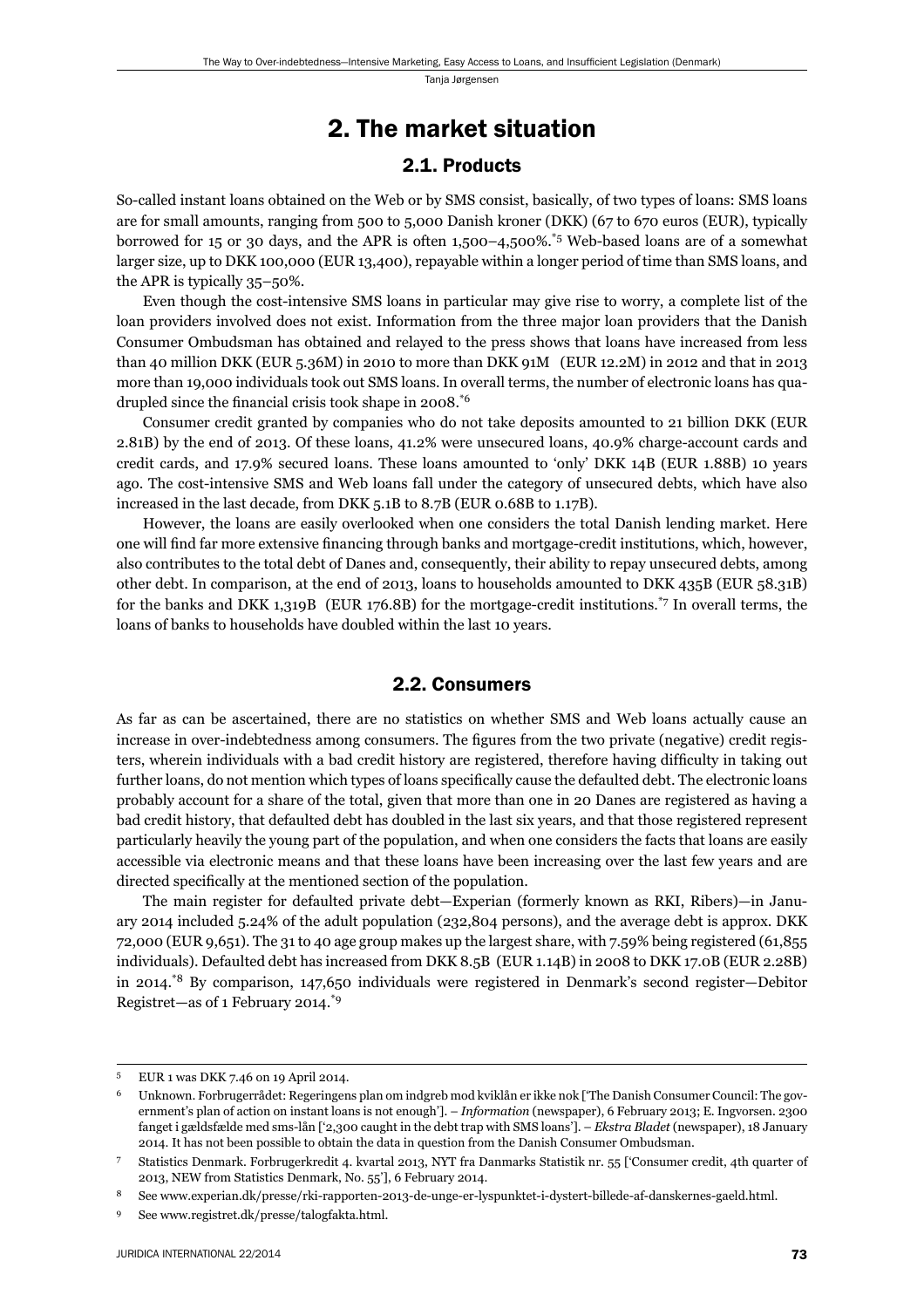#### 2.3. Creditors

Web and SMS loans are to a certain extent granted by finance companies. Finance companies are subject to consumer law but not necessarily to the same public regulation as that governing Danish banks. Of course, banks are, as finance institutions, subject to financial regulation if they operate in the market for instant loans, as GE Money Bank and Ekspres Bank (formerly known as HandelsFinans) do, or if their loans are granted through a private intermediary, an example being LånLet granting private loans from Basisbank.

It is true that, in principle, finance companies are subject to the Danish Financial Business Act, as they fall under the designation of finance institutions—cf. Clause  $5(1)(6)$  of said act—but they are not qualified as finance institutions (see Clause  $5 \text{ (1) (1)}$ ) and are not subject to the supervision, capital requirements, limits of engagements, etc. of the Danish Financial Supervisory Authority.\*10 The provisions pertaining to finance institutions laid down in that act are aimed instead at the ownership of such companies by finance institutions; for instance, the finance company Sparxpres is owned by Spar Bank. Accordingly, in cases of such ownership, the finance company can be subject to more provisions of the Financial Business Act.

The reason that finance companies, apart from in these cases, are not themselves subject to the same control and restrictions as financial undertakings is that they base their activity on equity capital and borrowing; accordingly, they differ particularly from banks, which can accept deposits and other means subject to repayment. The providers of SMS loans fall within this category of finance companies. They are typically small undertakings without any affiliation with banks—examples are Folkia ApS, Mobillån Danmark ApS, and Kvik Automaten ApS (which is part of the Finnish undertaking Ferratum) and TrustBuddy AB (which is registered in Sweden). As one can see, the undertakings often have a Nordic and Baltic field of operation. An illustration of the fact that providers work across borders is Vivus. It is owned by 4finance ApS and part of the 4finance Group, which has branches in Latvia, the UK, Spain, Sweden, Finland, Poland, Lithuania, Russia, Canada, Georgia, the Czech Republic, and Estonia.

The Association of Danish Finance Companies (Finans og Leasing) is the professional interest group for Danish-registered companies that operate in the field of financing.

## 3. Legal and institutional overview

The basis for the Danish legislation is the traditional tort and contract law, including 'the Contract Act'.<sup>\*11</sup> The main act of relevance is the Consumer Credit Act,\*12 which includes a verbatim implementation of the main parts of the second Consumer Credit Directive ( $2008/48/EC$ ) and, implemented also, the first Consumer Credit Directive (87/102/EEC) with amendments, hereinafter the CCD 2008 and the CCD 1987, respectively.\*13 Other relevant legislation is the Act on Financial Advisers; the Bankruptcy Act; the Civil Justice Act; the Consumer Agreement Act; the Electronic Commerce Act; the Financial Business Act; the Interest Rate Act; the Marketing Practices Act; the Penal Code; the Executive Order on Good Business Practice for Financial Advisers; the Executive Order on Good Business Practice for Financial Undertakings, Investment Associations Etc.; the Executive Order on information to consumers about prices etc. in banks; the Executive Order on information to consumers about prices of loans/credit offered and rates of exchange; and the Executive Order on unfair marketing in consumer relations.\*14

While finance institutions are subject to the Financial Business Act and its licensing regime, other lenders are, as mentioned, not subject to a licensing scheme. The Financial Authority (Finanstilsynet) supervises

<sup>&</sup>lt;sup>10</sup> Lov om finansiel virksomhed – Consolidated Act No. 948, of 2 February 2013.

<sup>&</sup>lt;sup>11</sup> Aftaleloven – Consolidated Act No. 781, of 26 August 1996.

<sup>12</sup> Kreditaftaleloven – Consolidated Act No. 761, of 11 June 2011.

<sup>13</sup> The Residential Property Credit Agreements Directive (2014/17/EU) falls outside the scope of this article.

<sup>&</sup>lt;sup>14</sup> In the order mentioned: Lov om finansiel rådgivning – Act No. 599, of 12 June 2013; Konkursloven – Consolidated Act No. 11, of 6 January 2014; Retsplejeloven – Consolidated Act No. 1139, of 24 September 2013; Forbrugeraftaleloven – Act No. 1457, of 17 December 2013; E-handelsloven – Act No. 227, of 22 April 2002; Renteloven – Act No. 743, of 4 September 2002; Markedsføringsloven – Consolidated Act No. 1216, of 29 September 2013; Straffeloven – Consolidated Code No. 1028, of 22 August 2013; Bekendtgørelse om god skik for finansielle rådgivere – Order No. 1582, of 18 December 2013; God skik-bekendtgørelsen – Order No. 928, of 28 June 2013; Prisoplysningsbekendtgørelsen – Order No. 1210, of 24 October 2010; Skiltningsbekendtgørelsen – Order No. 1203, of 28 September 2010; Bekendtgørelse om urimelig markedsføring i forbrugerforhold – Executive Order No. 1084, of 14 September 2007.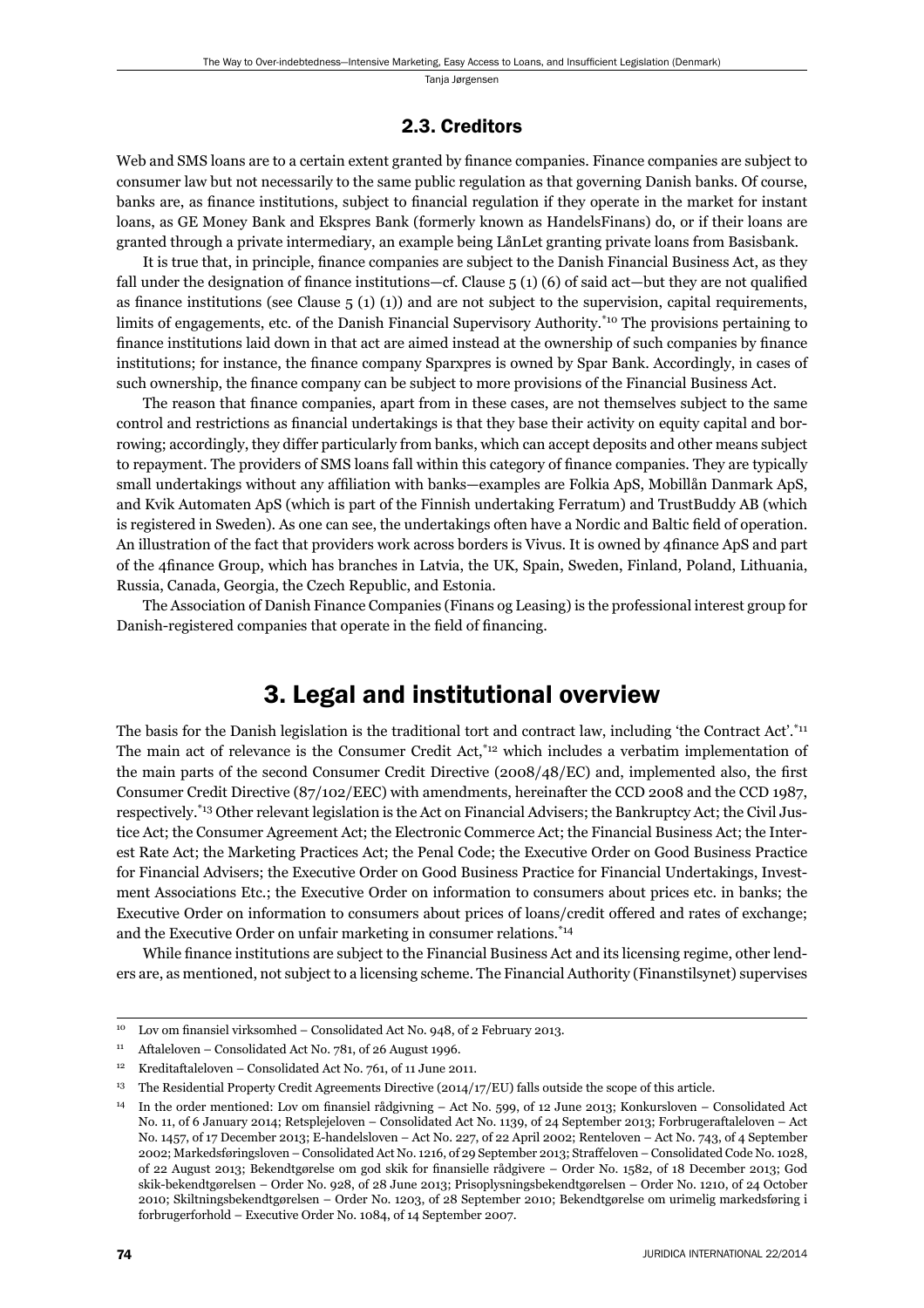finance institutions and related lenders. The Consumer Ombudsman institution covers all types of lenders, though its powers specifically related to finance institutions are restricted. Its field of responsibility is laid down mainly in the Marketing Practices Act.

Specifically for the domain of this article, the guidelines of the Danish Consumer Ombuds man for the marketing of short-term or small loans on the basis of distance selling agreements (Retningslinjer for markedsføring af kortfristede eller mindre lån indgået som fjernsalgsaftaler af 4. februar 2009) furthermore apply. The guidelines are directed particularly at SMS loans. The guidelines have been issued by the Consumer Ombudsman pursuant to Subsection 24 (1) of the Marketing Practices Act after negotiations with representatives of consumers and relevant commercial groups. In this way, the Consumer Ombudsman tries to affect the behaviour of the business community. As legal source the guidelines have the character of legally non-binding 'soft law' rules, but they may be a good source of inspiration for the determination of fair marketing practices. Accordingly, the guidelines only imply a legal obligation for the providers of these loans to the extent that the guidelines are considered to specify fair marketing practices; the guidelines are an expression of the general opinion of the Consumer Ombudsman in this respect. Financial undertakings are subject to specific rules on fair practices. The Consumer Ombudsman has entered into co-operation with the Nordic and Baltic countries, where many of the loan providers are found.

Whereas specific appeal boards exist for banks and mortgage-credit institutions (for instance, the Danish Complaint Board of Banking Services (Pengeinstitutankenævnet) will cover the banks in the market for instant loans), there is no such appeal board for other credit providers. Apart from having the option of taking legal action before the courts, consumers can also choose to file a complaint with the general independent complaints board, the Consumer Complaint Board (Forbrugerklagenævnet). The Consumer Complaint Board considers consumer complaints related to goods and services purchased from traders. The main rule is that the price of the goods or services at issue must be at least DKK 800 (EUR 107) but not exceed DKK 100,000 (EUR 13,404). The minimum amounts may cut off complaints on loans of very small amounts, such as SMS loans. Also, the board will consider a complaint only if the consumer has already attempted in vain to solve the problem with the business. It considers complaints in writing, and it is difficult for the consumer to have cases addressed in this venue that require further evidence.

# 4. Scope—*de minimis*

The efforts to establish an internal European market for consumer credit by way of the Consumer Credit Directive (CCD) and achieve the consumer protection linked with this objective are rarely extended to SMS loans.\*15 Beyond the scope of the CCD 1987 and the CCD 2008 fall, among other types of credit, credit in small amounts, short-term loans, and credit free of interest; cf. Article 2, Subsections 2 (c) and 2 (f). Such an exception also applied within the scope of application of Section 3 of the Danish Consumer Credit Act as in force before 2010. Today's version of that act does not apply to credit agreements under which the credit is granted free of interest and without any other charges, or where the credit has to be repaid within three months and has insignificant charges; see Section 3 (1).

The Latin expression 'de minimis non curat lex' (meaning 'the law does not concern itself with trifles') seems to be the rationale behind the lower threshold limits for application of the law. Apparently they safeguard a certain proportionality of the protection offered by the law. Lenders and consumers should not give or read more information than necessary, and it could be feared that the obligations of the lender will imply that credit of limited amount and/or duration will not be offered; for instance, the obligations can be considered particularly onerous for small-business-owners.\*16

Lower threshold limits seem inappropriate in the context of lending, and the expensive SMS loans illustrate this. Short-term loans can be just as worthy of the borrower's protection as loans having a longer maturity period. Similarly, many small loans, often with a high APR, can be at least equally burdening financially and justify protection as much as one large loan. Accordingly, many loans—even free credit—may be

<sup>15</sup> The Directive on Financial Distance Selling (2002/65/EC), however, can be applied to, for example, SMS loans. If this is done, such a loan falls within the scope of efforts to integrate an internal European market as referred to therein.

<sup>16</sup> Bet. 1509/2009 om gennemførelse af forbrugerkreditdirektet ['Danish Report No. 1509/2009, about the CCD'], p. 51, read together with FT (*Folketingstidende*, the official journal of the Danish Parliament) 1989–90, Appendix A, column 2062.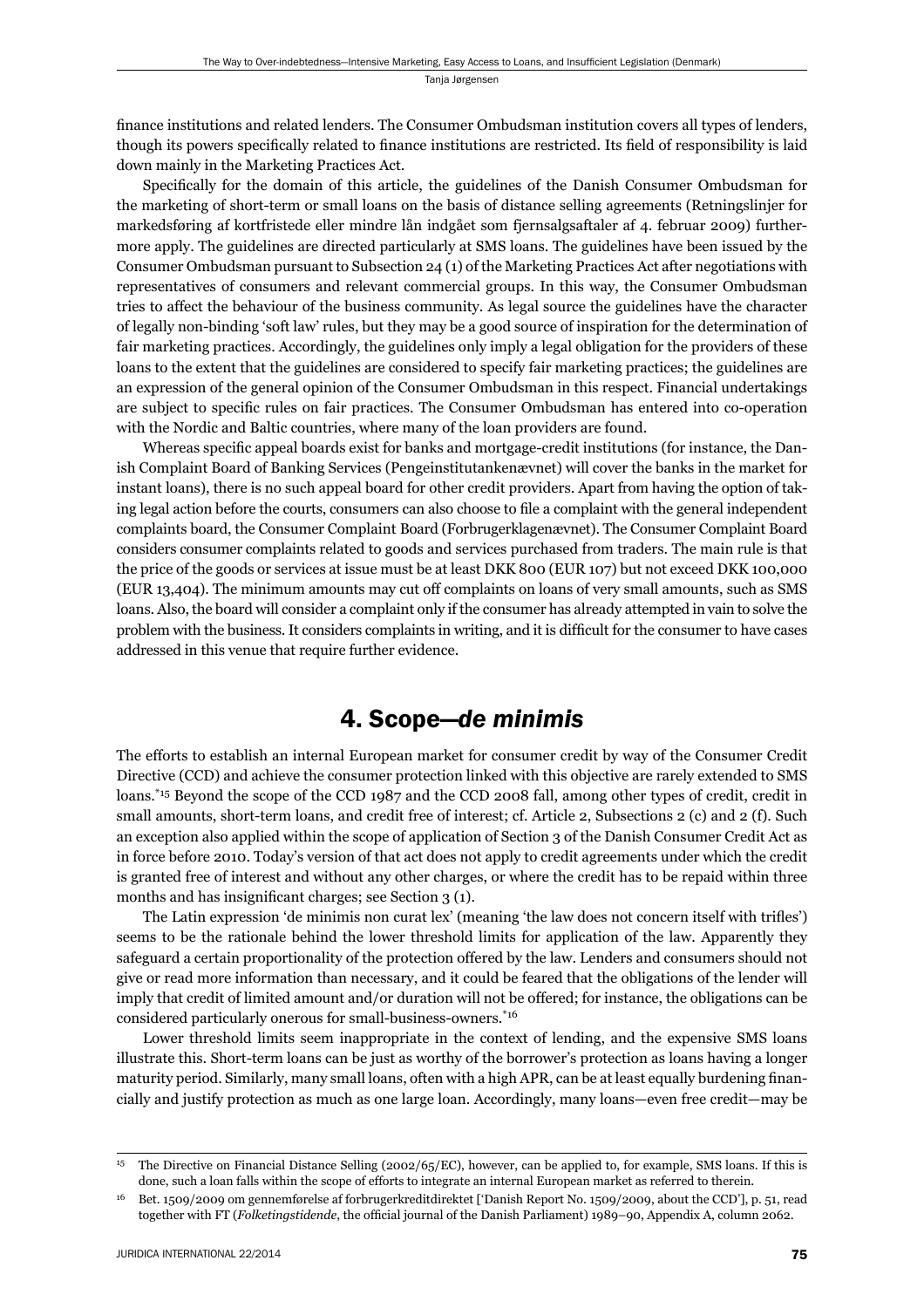the straw that breaks the camel's back. The limited amount of the loan may imply that the consumer will not reflect much on the incurring of debts.

The inexpediency of lower threshold limits is accentuated by the easy access to expensive Web or SMS loans. In Denmark, for instance, the SMS loans were the reason for the lower threshold limit of the former Consumer Credit Act being abolished when the CCD 2008 was implemented in 2010.\*17 With removal of the loophole in the law, the lenders would be subject to the exhaustive obligations of the Consumer Credit Act, including the duty to inform.

# 5. Measures

## 5.1 Marketing restrictions

The prohibition of particularly aggressive marketing (for instance, of unsolicited offers) is specifically stipulated in the Danish Marketing Practices Act. However, such bans do not prevent marketing of credit being brought into the private living room of the consumer through commercials, the Internet, etc., which may be instrumental in the consumer's taking out of credit. The general requirements are the following:

In his market behaviour, the lender must observe the bans that are laid down by the Marketing Practices Act and that generally are reflected in Section 1, about fair marketing practices. The expression 'marketing' with respect to the notion of **fair marketing practices** is used in the 1973 preparatory work on the Marketing Practices Act, Section 1, dealing with actions undertaken for the purpose of carrying on business.<sup>\*18</sup> The broad construction has been adopted by more recent case law.<sup>\*19</sup> According to the preparatory work, the wording of the general provision also makes protection against **unfair terms in consumer contracts** possible.\*20 In connection with the implementation of the EU Directive from 1993 on unfair terms in consumer contracts, it was found that there was no need to change the broad construction of Section 1 of the Danish Marketing Practices Act and that it should continue to be construed in the same way.<sup>\*21</sup> Today, the provision could be regarded rather as a supplement to the general provisions in terms of private law that are found in both the Contract Act and the Consumer Credit Act, and it facilitates public intervention with regard to the contract terms of businesses.<sup>\*22</sup> For instance, both Section 36 of the Contract Act and Section 1 of the Marketing Practices Act regulate unfair terms of contract. Anyway, the provision in Section 1 of the Marketing Practices Act is not limited to cases wherein a contract term is unfair because it results in an imbalance in the rights and duties of the parties. Section 1 is also applied to contract terms that are unfair from a public interest point of view because they counteract transparency in the market or unfairly affect buying decisions.\*23

The special bans of the Marketing Practices Act exemplify the general norm of Section 1 of that act;<sup>\*24</sup> especially Section 3, on misleading or unfair marketing, and Section 6, on unsolicited offers, which are particularly interesting in the context of lending. However, regardless of the fact that the marketing of Web and SMS loans is intensive, such unfair influence is rarely at issue, and Web sites offering instant loans or television commercials for SMS loans are not to be regarded as unsolicited offers. If the lender, when granting the credit, has received an electronic address from the borrower, the lender may market credit; cf. Section 6 (2). For instance, a bank may, by e-mail or SMS, offer a more favourable consumer-credit agreement.

Instead of Section 3 of the Marketing Practices Act, financial undertakings are governed by a similar provision in Section 4 of the Executive Order on Good Business Practice for Financial Undertakings.

<sup>17</sup> Bet. 1509/2009 (see Note 16), p. 52.

<sup>18</sup> FT 1973–74, Appendix A, column 2256.

<sup>19</sup> Accordingly, the threat of debt collection was in violation of Section 1 of the Marketing Practices Act. See U (*Ugeskrift for Retsvæsen* judicial journal, cited by year and page) 1976.810 SH (for 'Sø- og Handelsretten', the Maritime and Commercial Court)*.* See also U 1982.973 SH, with respect to unsanctioned debt-collection costs.

<sup>20</sup> Bet. II 681/1973 om markedsføring, forbrugerombudsmand og forbrugerklagenævn ['Danish Report II No. 861/1973, on marketing, the consumer ombudsman, and the consumer complaint board'], p. 18; FT 1973–74 (see Note 18), column 2256.

<sup>21</sup> FT 1993–94, Appendix A, column 7257.

<sup>&</sup>lt;sup>22</sup> In U 1999.633 SH with regard to a bank's change of conditions. Here the Maritime and Commercial Court referred to the Marketing Practices Act.

<sup>23</sup> FT 1993–94 (see Note 21), column 7258.

<sup>24</sup> Bet. II 681/1973 (see Note 20), p. 19.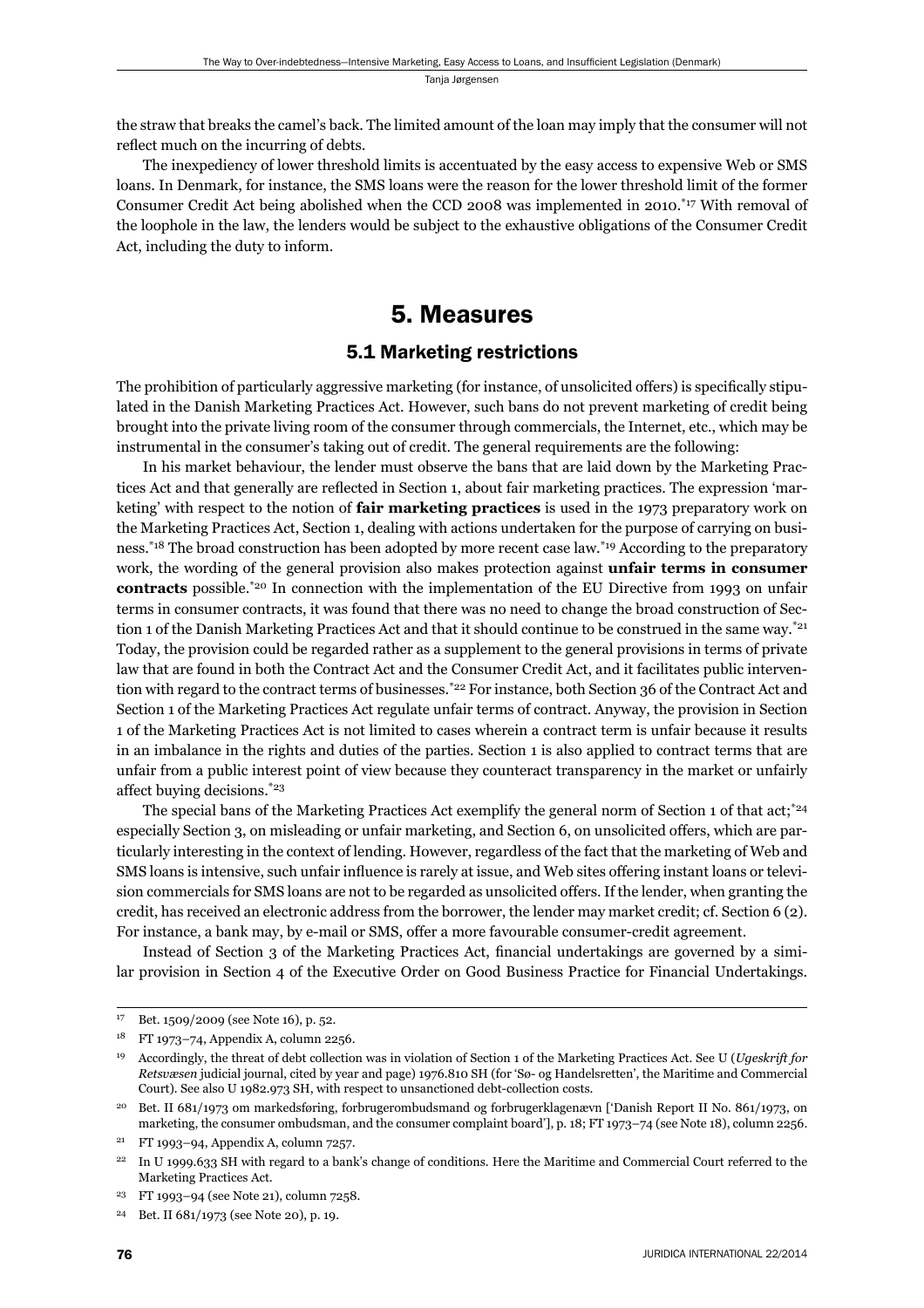Section 6 of the Marketing Practices Act also applies to financial undertakings; cf. Section 2 (*e contrario*). For consumers, it is supplemented by Section 4, on unsolicited offers, under the Consumer Agreement Act.

Through the implementation of parts of the Directive on Unfair Trading Practices (2005/29/EC), the general ban on unfair trading practice in Article  $5$  (1) of said directive is reflected in both the Marketing Practices Act and the Executive Order on Good Business Practice for Financial Undertakings. The types of marketing that would under any circumstances be considered unfair—blacklisted actions—are in Danish legislation listed in an appendix to the Executive Order on unfair marketing in consumer relations.

For providers of short-term or small loans taken out in the form of distance selling agreements (SMS loans), the requirements stipulated under points 2 and 3 of the guidelines of the Consumer Ombudsman for marketing of such loans largely reflect the requirements applying to marketing in general and the specific duty to display information when marketing consumer credit, which applies to other businessmen. In this context, the guidelines do not lay down further requirements for this group of providers. The only specific duty to provide information is that the lender in his marketing material inform of the procedures for the paying out of the loan and about when the borrower may dispose of the amount; cf. point 8.

#### 5.2. Information

Even though Web and SMS loans, because of the *de minimis* rule in the CCD 2008, will typically fall outside the scope of the fully harmonised duty to inform set forth in that Directive, these are now subject to the CCD-2008-identical provisions of, especially, the Danish Credit Agreement Act and the Danish Marketing Practices Act.

If a credit agreement is entered into through the Internet or by SMS, WAP, etc., the lender must, furthermore, meet the requirements of the Electronic Commerce Act implementing the Directive on Electronic Commerce (2000/31/EC), which basically reflects total harmonisation.

With regard to providers of short-term or small loans taken out under distance selling agreements (SMS loans), the requirements pursuant to point 7 of the guidelines of the Consumer Ombudsman for marketing of such loans can be observed in the special wording stating that the terms of a loan agreement entered into by means of a Web site, SMS, or other means of distance communication are accepted only to the extent that it can be documented that the consumer received information about and accepted the terms before entering into the agreement. It is especially important to provide clear information about procedures for payment of the loan, about when the borrower may dispose of the amount, and about compensation in the event of exercise of the right of withdrawal; cf. points 8 and 9. Notwithstanding this, the guidelines to a large extent reflect what already applies in Danish law. They refer to provisions of both the Consumer Agreement Act and the Electronic Commerce Act; see, for example, the comment in point 3 of the guidelines.

## 5.3. Rights of withdrawal and early repayment

The contract terms normally decide the payment procedure. However, the Credit Agreement Act's Section 25 simplifies the procedure, since payment to a bank in Denmark is timely if it occurs before the payment deadline imposed by the credit agreement.

As already mentioned, even though Web and SMS loans are typically not within the scope of the protection of the CCD 2008, because of the *de minimis* rule of the Directive, Danish law does provide such protection of consumers through the enlarged scope of application of the Danish Credit Agreement Act. Accordingly, the provider of a Web or SMS loan is subject to the rights of withdrawal and early repayment set forth in Sections 19 and 26 of the Credit Agreement Act (Articles 14 and 16 of the CCD 2008). The right of withdrawal stipulated in the Credit Agreement Act's Section 19(6) takes precedence over Part 4 of the Consumer Contract Act, which covers distance selling agreements or agreements entered into outside the lender's permanent establishment.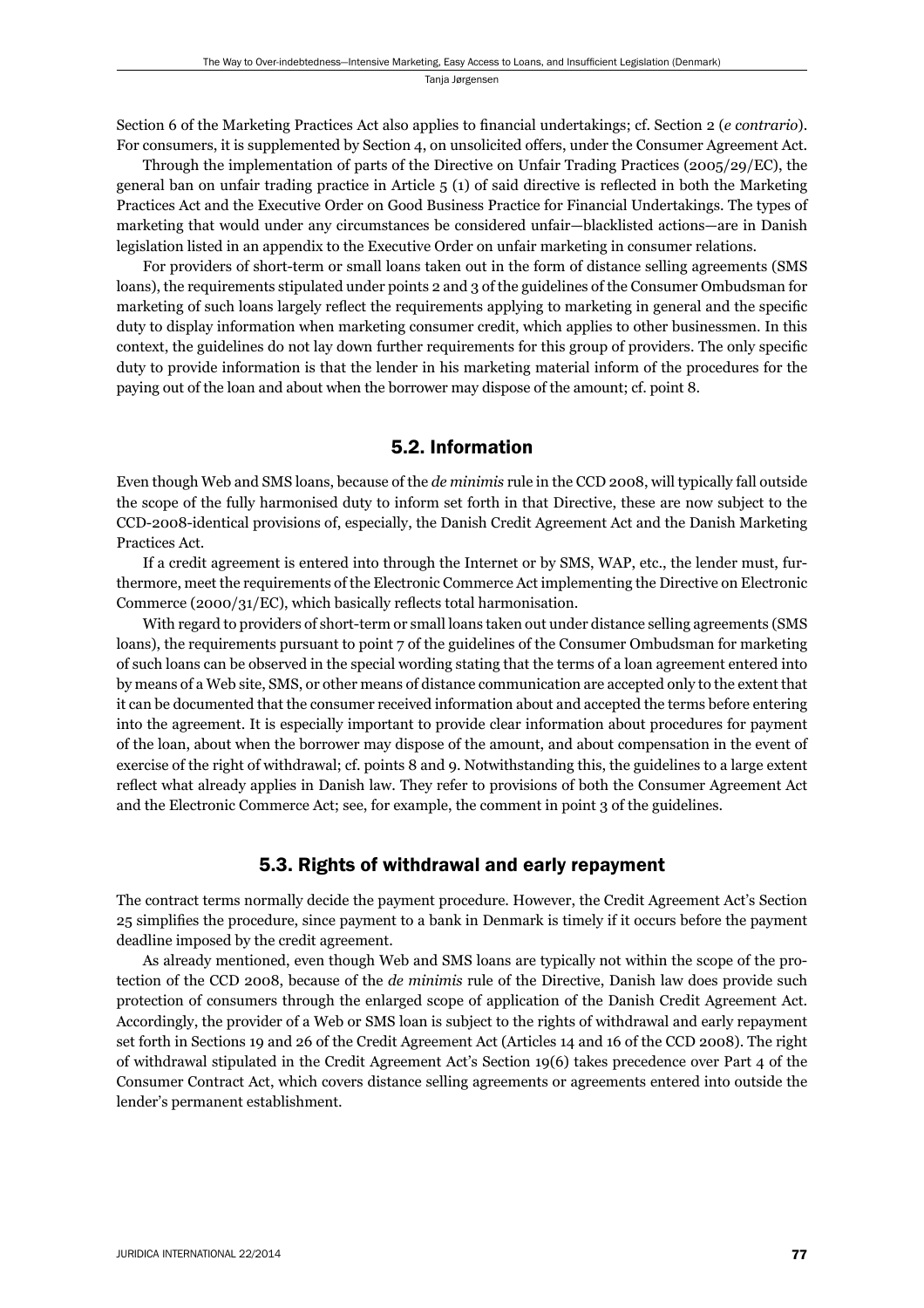#### 5.4. Adequate explanations

While there are provisions for advice that target financial undertakings, other creditors are not covered by such provisions. Section 7a (8) of the Consumer Credit Act is connected with the provisions about information and seems to address a duty to explain the credit agreement. It seems a step too far to consider Subsection 7a (8) to stipulate a duty for the creditor to advise the debtor about, for instance, more suitable products offered by other creditors. According to Subsection 7a (8), creditors and, where applicable, credit intermediaries shall provide explanations to the consumer that are adequate for placing the consumer in a position enabling him to assess whether the proposed credit agreement is suited to his needs and to his financial situation—where appropriate, by explaining the pre-contractual information to be provided in accordance with Subsections 7a (1) and (2); the essential characteristics of the products proposed; and the specific effects they may have on the consumer, including the consequences of default on payment by the consumer. Subsection 7a (8) implements Article 5 (6) of the CCD 2008. Member States may adapt the manner by which and the extent to which such assistance is given, as well as by whom it is given, to the particular circumstances of the situation in which the credit agreement is offered, the person to whom it is offered, and the type of credit offered. Denmark has not done so.

#### 5.5. The obligation to assess creditworthiness and check credit registers

Credit assessment can be described as a professional lender's examination and assessment of the financial standing of a prospective borrower, including the borrower's ability to repay the credit.<sup>\*25</sup> Often lenders will make a credit assessment of their own accord, but, as something new, the almost word-for-word implementation of Article 8 of the CCD 2008 means that Section 7c of the Danish Credit Agreement Act stipulates an explicit duty to conduct a credit assessment of consumers applying for loans. Especially as regards shortterm or small loans taken out via distance selling agreements, a similar duty has existed since 2009 in the guidelines of the Consumer Ombudsman, point 5, for which reason any businessman must make a proper credit assessment and secure sufficient documentation of the financial standing of the consumer. With the implementation of the credit-assessment duty in Section 7c of the Consumer Credit Agreement in 2010, it is, however, this duty that should be emphasised.

Pursuant to the Consumer Credit Act's Subsection 7c (1), the lender must, before the conclusion of the credit agreement, assess the consumer's creditworthiness on the basis of sufficient information—where appropriate, obtained from the consumer and, where necessary, on the basis of consultation of the relevant database.

The question as to when information is considered to be sufficient is not further specified in that Act or in the Directive. This applies to both quantity and quality. The question pertains in part to the minimal information a lender 'must' obtain to ensure a sufficient basis for assessing whether a consumer can repay a loan, partly to how much information the lender 'may' obtain without this being at the expense of the personal protection laid down in the Act on the Processing of Data and Chapter 9 of the Financial Business Act on disclosure of confidential information. The interest of the consumer is protected in both cases. On the one hand, it is ensured that no loans are granted that the consumer cannot repay; on the other hand, privacy is protected. In contrast to the second case, the first case safeguards the traditional considerations associated with credit assessment, including also the interest of the lender.\*26

Which information the lender has the right and duty to obtain will depend on a specific assessment of whether there is a factual need for the information in view of the purpose of the retrieval.<sup>\*27</sup> The amount of credit requested and any previous borrowing must be presumed to influence this assessment.

<sup>25</sup> L.L. Andersen, H. Juul. *Introduktion til kreditretten* ['Introduction to the Credit Law'], 2nd ed. Copenhagen: Thomson 2006, p. 115.

<sup>26</sup> T. Jørgensen. *Forbrugerkredit – retligt og retspolitisk* ['Consumer Credit – Law and Legal Policy']. Copenhagen: Thomson Reuters 2010, p. 298 *ff*.

<sup>27</sup> NOU 2009: 11. Kredittavtaler. Gjennomføring i norsk rett av forbrukerkreditt direktivet (2008/48/EF) m.m., ['Norges Offentlige Utredninger, Official Norwegian Reports 2009/11: Credit agreements – implementation in Norwegian law of the Consumer Credit Directive (2008/48/EC) and more'], p. 58 *ff.* (in Norwegian).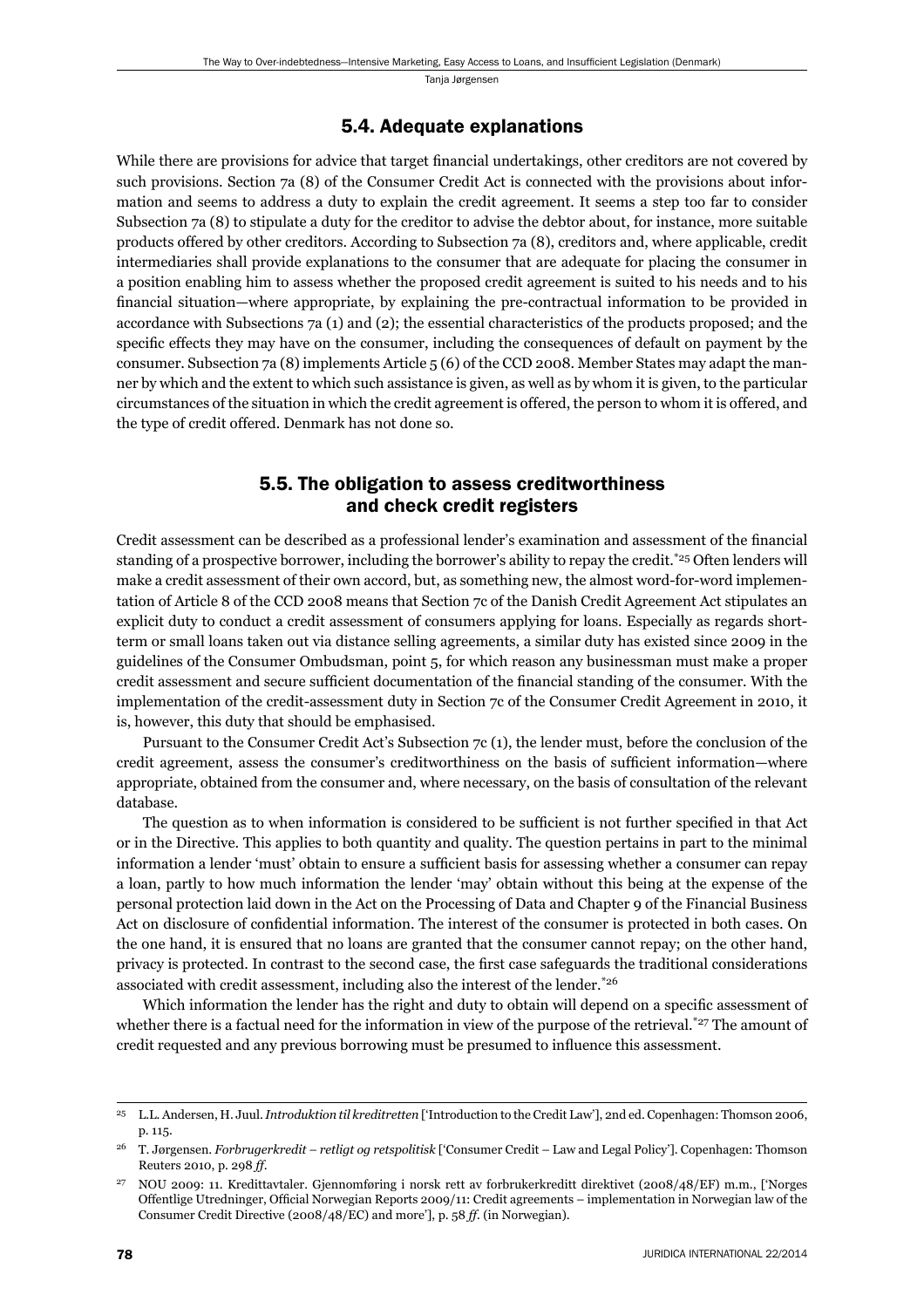The lender must, when doing so is relevant, obtain information from **the consumer**. Thus the lender's duty to obtain information is counterbalanced by what can be regarded as the consumer's duty to provide the information needed, as the loan is granted on the basis of this information. The consumer's obligation to provide information does not include facts that are of no importance for the credit assessment.

Whether, and to what extent, it is necessary to seek information in a relevant **database** must be weighed against the legal and factual circumstances.<sup>\*28</sup> If the lender has received sufficient information from the consumer, often it will not be necessary also to seek information in a database. As noted above, in Denmark, there are two private (negative) credit registers—Experian and Debitor Registret—where bad payers are registered.

It appears from the Credit Agreement Act's Subsection 7c (3) that if the credit application is declined on the basis of a database search, the lender must immediately and at no charge inform the consumer of the result of the search and provide further information about the database in question. Conversely, the lender has no duty to inform the consumer of why the application is declined if it is declined on the basis of other circumstances than a database search—e.g., on the basis of the information provided by the consumer. A situation wherein the lender grants credit even though the consumer has not been found creditworthy is not covered by the duty to report either; granting a loan in this situation is not explicitly prohibited. The legal consequences are to be found in the general tort law. This applies regardless of whether the basis on which the credit assessment is made derives from a database or elsewhere. It could be stated that it usually would be precisely in such situations that a consumer would benefit the most from information of this nature.<sup>\*29</sup>

It does not seem obvious that Web and SMS loans meet the requirements of the credit-assessment duty in both the Credit Agreement Act, Section 7a and point 5 of the Consumer Ombudsman's guidelines when, for example, the following advertising statement is made: 'Creditworthiness at Vivus.dk means that the customer must not be registered in one of the following credit registers: Experian and Debitor Registret.' This seems to be the main condition for obtaining a loan with most of the suppliers, where the credit assessment, besides being limited, also seems to be automated. Further conditions are often a demand for a Danish residence and an age demand (TrustBuddy and Vivus: 20 years, Kvik Automaten and Ferratum: 23 years).

#### 5.6. Responsible lending

Responsible lending is parallel to the concept of responsible borrowing, which is often expressed as the consumer's accountability for borrowing or as making the consumer accountable through financial education.

Responsible lending is an independent legal measure. However, it is often associated with other protective measures. It is linked especially to the obligations to assess creditworthiness and to dissuade. It also is related to advisory services. These measures often express considerations not found within the statute book, such as good practice, due diligence, and loyalty.

Responsible lending as an independent measure is the only measure that directly can prevent irresponsible lending, since it in its essence prohibits granting an irresponsible loan. The associated measures are not suitable. An analysis of these measures reveals a number of ambiguities, resulting in legal uncertainty.\*30 An obligation to assess creditworthiness does not prevent the creditor from granting irresponsible credit; this is only the case if, besides the credit-assessment duty, a ban is applied to granting of loans in cases of, for instance, a negative credit assessment (a principle of responsible lending). Rather, the measures can be counterproductive by protecting creditors – for example, where the consumer, despite the creditor's advice, decides to apply for credit anyway. The associated measures will only in certain situations prevent irresponsible lending and borrowing. This is the case when the creditor, proceeding from the assessment of creditworthiness, actually refrains from granting a loan or when the consumer, acting on the basis of the creditor's dissuasion, actually refrains from borrowing.

Danish law is largely an expression of responsible borrowing. The creditworthiness obligation set forth in Article 7c does not seem to change the fact that the demands in Denmark for the assessment of creditworthiness are low. The consumer still bears the risk for repayment of the loan; see U 1997.522 Ø (Østre Landsret, Eastern High Court), dealing with an 18-year-old man who bought a 10-year-old car (a BMW) for

<sup>&</sup>lt;sup>28</sup> Compare with comment 28 in the preamble to the CCD 2008, which is not, however, formulated without ambiguity.

<sup>29</sup> NOU 2009: 11 (see Note 27), p. 57.

<sup>30</sup> T. Jørgensen (see Note 26), pp. 281 *ff.*, 474 *ff*.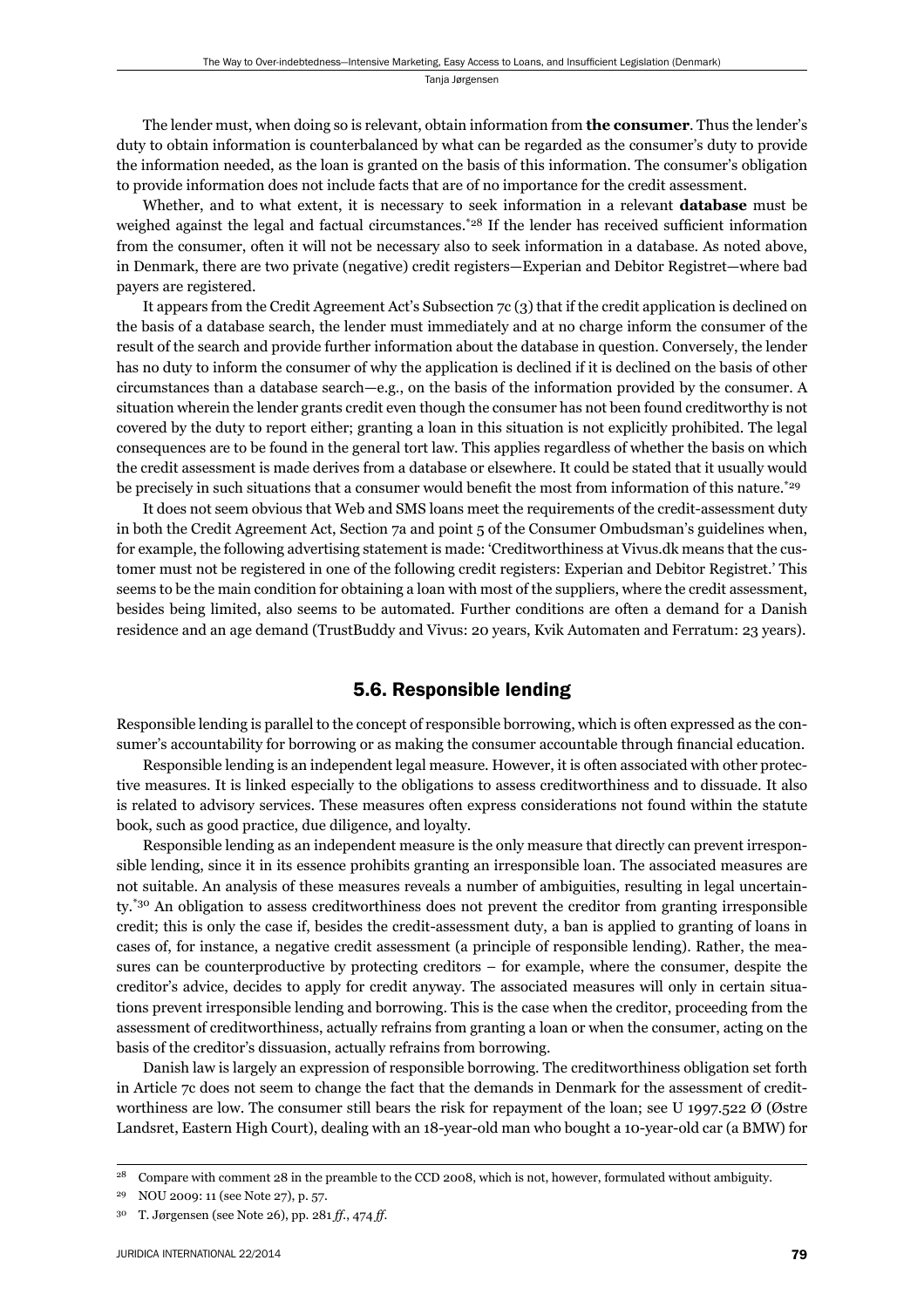DKK 220,000 (EUR 29,489). Even when damages (the economic loss) are granted to the consumer on the basis of the general tort law in the case of irresponsible lending, the amount is often reduced on account of the borrower's participation in the loan agreement.\*31

## 5.7. The unconscionability doctrine

Parts of the unconscionability doctrine can be found scattered across several general laws. The provisions have mainly a Danish (or Nordic) origin and can be sought in contract law dealing with unfair contracts or expressed in considerations such as due diligence, good practice, and loyalty that are not in the statute book. However, general prohibitions addressing unfair commercial practices have an EU origin. Some sections of civil law even contain a criminal-law counterpart. This applies to the Contract Act's Section 31, on exploitation, which is originally from 1917 and has an almost identical sister provision in the Penal Code's Section 282, on usury.

Section 31 of the Contract Act and Section 282 of the Penal Code saw its most recent Danish formulation in 1975 on the basis of the Danish usury committee's recommendation from 1971.<sup>\*32</sup> In order to make it easier to fight white-collar crime, the formulation of the two sections was changed such that the demands were reduced with regard to exploitation, and when it could be claimed to have taken place.\*33 On the same occasion, Section 36 of the Contract Act was inserted, and, among other portions, Section 300b, regarding other exploitation, was inserted in the Penal Code. Besides handling the same considerations as Section 31, it was stressed, as a motivation, that Section 36 relies on 'considerations for the general protection of consumers and others against an economically stronger and more experienced party'.\*34

According to Subsection 36 (1) a 'contract may be modified or set aside, in whole or in part, if it would be unreasonable or at variance with the principles of good faith to enforce it'. The same applies to other legal acts. In making of a decision thereunder, the 'circumstances existing at the time the contract was concluded, the terms of the contract and subsequent circumstances' shall be considered; see Subsection 2. Section 36 constitutes a clean-up provision when compared to the more specific rules in the Contract Act (e.g., Section 31) and bears resemblance to the omnibus clauses in Section 22 of the Credit Agreement Act (on reduction of unfair costs) and the Contract Act's Section 33 (to enforce a declaration against the principles of good faith). As will become apparent from the discussion below, it is not unusual for the provisions to be applied simultaneously. Generally, it is the injured party (the consumer) who has the burden of proof.

The civil-law parts of the Directive on Unfair Contract Terms (93/13/EEC)\*35 were implemented in 1994 in Chapter IV of the Contract Act, but the public-law parts of the Directive are presumed to be implemented via the Marketing Practices Act.\*36 In connection with this, Section 38c was inserted. In certain situations, the provision places the consumer in a better position than does Section 36. For example, Subsection 36 (2) applies to consumer contracts with the modification that subsequent circumstances to the detriment of the consumer shall not be considered.

## 5.8. Addressing usury (exploitation)

From an economic point of view, usury can be regarded as an interest rate that is 'out of line with the market rate' and, accordingly, higher than is necessary for paying for the risks that the creditor bears in consideration of the market risk.\*37 From a legal point of view, a usurious rate is an unusually high rate, either compared to a maximum rate established by law, which objectively can be controlled by an authority, or compared to a higher behavioural norm, which will be an object of subjective control—i.e., it will depend on

<sup>31</sup> *Ibid*., p. 308.

<sup>&</sup>lt;sup>32</sup> The mentioned provisions of the Contract Act and the Penal Code were changed by law 250, of 12 June 1975. The relevant act came into force on 1 July 1975 and relies on Bet. 604/1971 om åger ['Danish Report No. 604/1971, on usury'].

<sup>33</sup> FT 1974–75, Appendix A, column 781.

<sup>34</sup> *Ibid.*, column 791.

<sup>35</sup> Amended by the Consumer Rights Directive (2011/83/EU).

<sup>36</sup> Act No. 1098, of 21 December 1994.

<sup>37</sup> Com(1995) 117, item 273.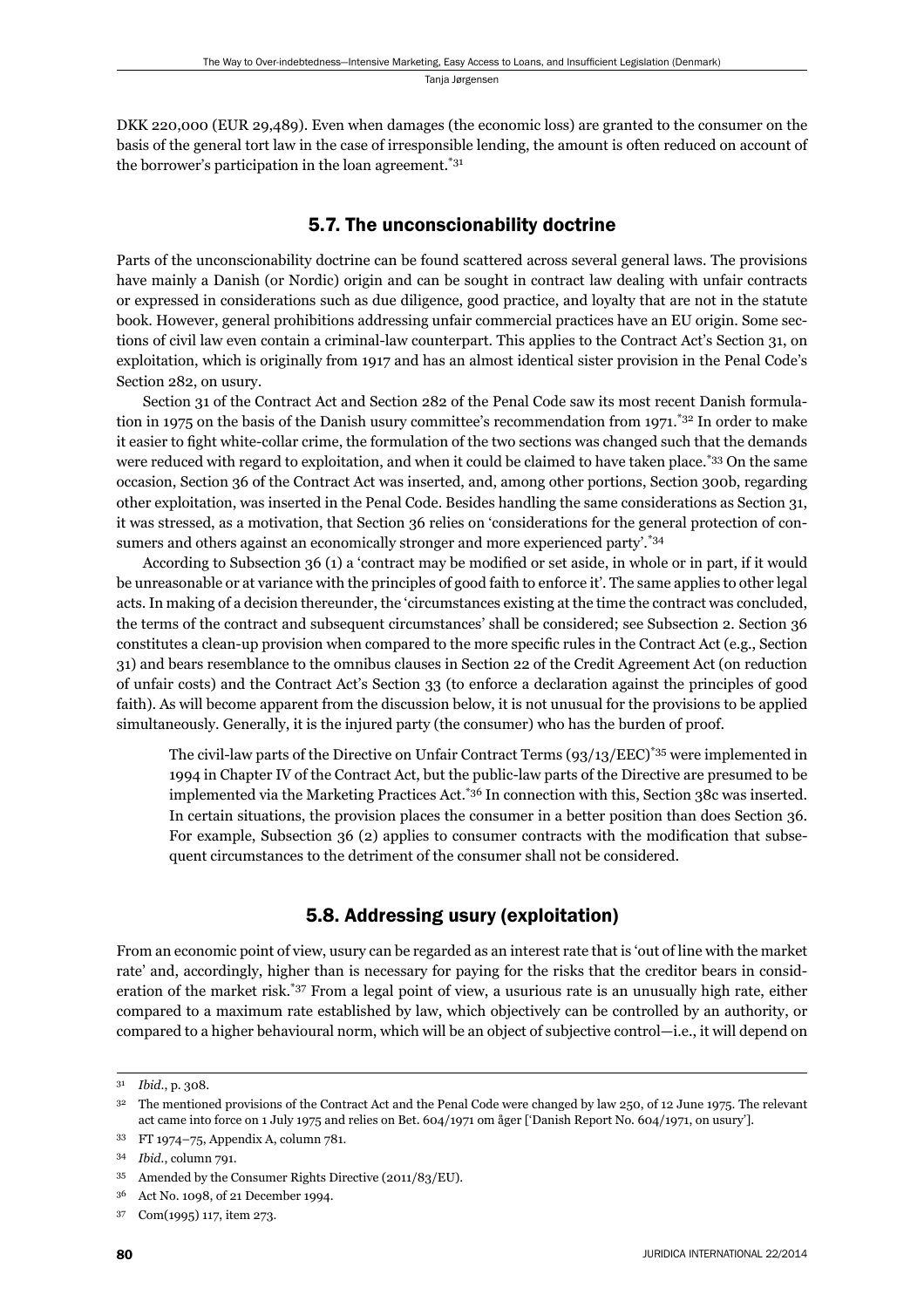the circumstances, such as the borrower's weaker position or ignorance.<sup>\*38</sup> Denmark—and many other EU member states—have chosen the latter solution.

Both Section 31 of the Contract Act and Section 282 of the Penal Code deal with exploitation of another person's inferiority—i.e., 'another person's financial or personal distress, lack of knowledge, thoughtlessness or an existing dependency relationship to obtain or contract for a benefit that is substantially disproportionate to the consideration or for which no consideration is to be given'. The person so exploited is not bound by his declaration of intention. The same applies if the exploitation is a result of acts by a third party and the person to whom the declaration of intention was made realised or ought to have realised this.

Section 282 of the Penal Code begins with the wording 'Punishment for usury…' and indicates that both provisions are meant to deal with usury and are addressed to lenders. The borrowers' counterpart is stated in Section 30 of the Contract Act, regarding fraud, and Section 279 of the Penal Code, dealing with embezzlement.

Criminal- and civil-law sanctions are not directly connected. This must be the case even though the legislative power has striven toward achieving an identity between Section 282 of the Penal Code and Section 31 of the Contract Act. The relation between the two identical 'sister provisions' seems to function in such a way that if usury is punished according to Section 282 of the Penal Code, then the agreement can also be rendered void in accordance with Section 31 of the Contract Act; in relation to this, also see U 1978.596/2 Ø, where the borrowers, after the lender was fi ned for usury, were awarded a repayment on the basis of the fact that the credit agreements were void. The opposite does not seem to be the case: civil-law invalidity does not necessarily imply that the act is punishable. The enumeration in the Penal Code is exhaustive, unlike the enumeration of reasons for invalidity in Chapter III of the Contract Act. However, even though no requirement for applying Section 282 exists, a person who enters an agreement in an indecent way—i.e., by exploiting the other party's economic difficulties or any other inferior position—is fined or sentenced to up to six months in prison according to Section 300b. Handling yield from usury (fencing) is punished in the same way under Section 300c. Furthermore, a matter can be associated with some of the other provisions in the Penal Code, typically those on the other financial crimes in Chapter 28 of the Code—e.g., embezzlement according to Section 279 or blackmail according to Section 281. Sections 285–287 of the Penal Code frame the sentencing set forth in Section 282.

In the following discussion, the focus is on the civil-law provision in Section 31 of the Contract Act. Even though the APR often is extremely high for credit agreements made via long-distance communication, including Web and SMS loans, this does not necessarily indicate any kind of exploitation. An essential mismatch in the *quid pro quo* (here, the credit costs being extremely high)\*39 is only one of the conditions for applying Section 31 of the Contract Act. The mismatch is assessed according to the conditions at the time of entry into the agreement. It is not only the mutual services' economic value that should be taken into account but also the economic risk that the creditor bears, such as whether the borrower gives security for the loan.

Besides the content of the agreement, Section 31 of the Contract Act is related to a certain behaviour. Thus invalidity requires that the promisee by acquiring or stipulating a service that is significantly disproportionate to the *quid pro quo* (the content of the agreement) unjustifiably has used the promisor's inferior position. The promise must be caused by this condition. In connection with granting of credit, the inferior position is typically caused by economic difficulties. These difficulties can also be related to another person, whom the promisor (the borrower), for example, wants to help. It is not a requirement that the promise be made on the promisee's (the creditor's) initiative. Invalidity is not ruled out either if the borrower received expert advice before making the promise. These factors can, however, be considered in a court's assessment of whether exploitation has taken place or not.

According to Section 31 of the Contract Act, the creditor must finally have been aware of the borrower's inferior position. This can be difficult to prove in connection with loans obtained via distance communication. Here it is doubtful whether there has been such close contact between the two parties that the creditor has concrete knowledge of the borrower's position. It is not an obvious conclusion that everybody who

<sup>38</sup> *Ibid*., item 274.

<sup>&</sup>lt;sup>39</sup> However, one can hold that the content of the agreement is used in practice as circumstantial evidence of fulfilment of the requirement; cf. L.L. Andersen, P.B. Madsen. *Aftaler og mellemmænd* ['Contracts and Inter mediaries'], 6th ed. Copenhagen: Karnov Group 2012, p. 164's footnote with reference to U 1945.617 Ø.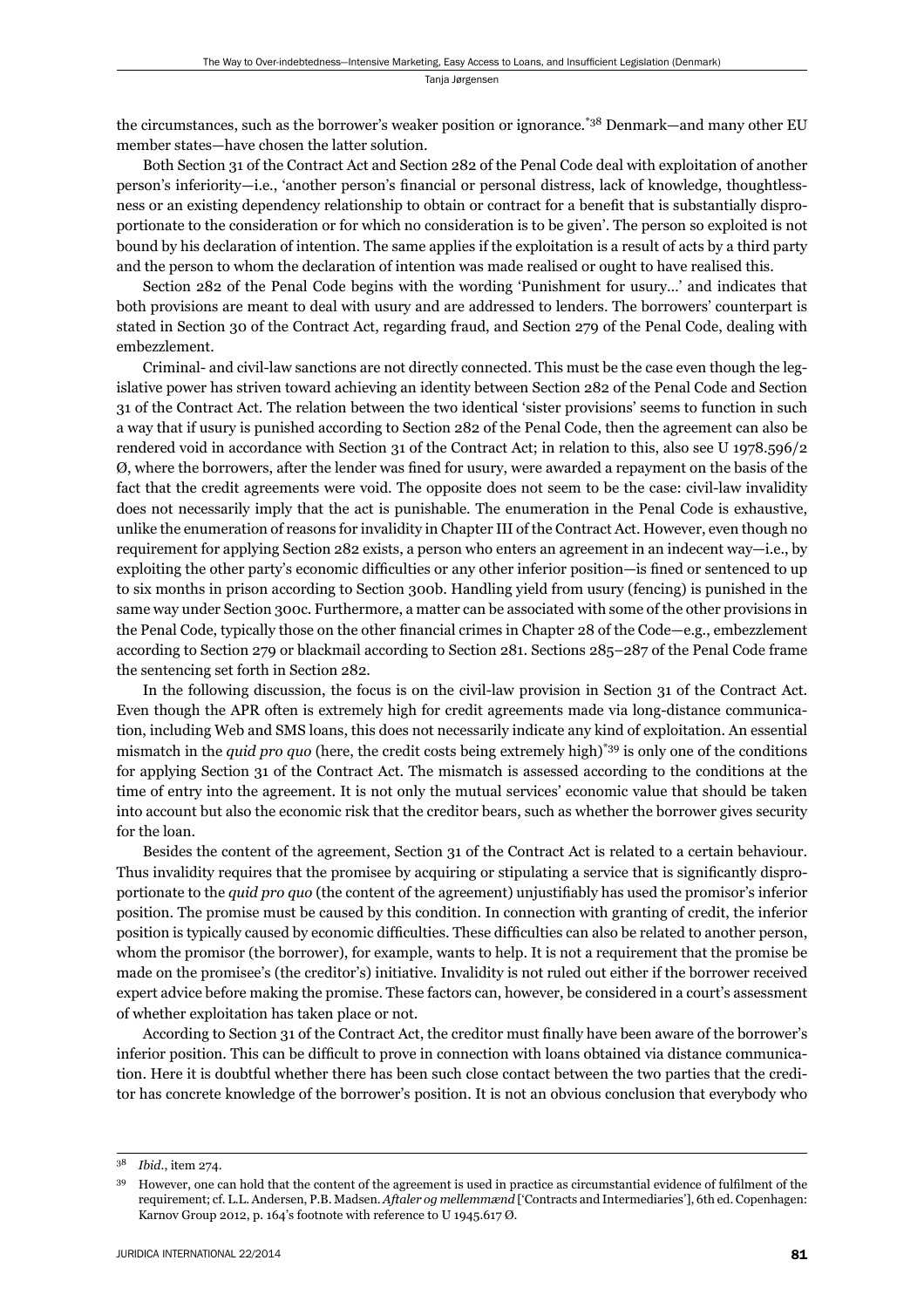obtains extremely cost-intensive credit is in an inferior position—e.g., thoughtless or lacking in insight.\*40 However, such a conclusion is indicated in U 1980.340 H with respect to punishment for usury and illegal lending activities. If the creditor is acting in good faith in relation to the condition, then the agreement is valid.

If a creditor has taken advantage of a borrower's lack of money to demand extremely high costs ('usury interest') for the credit granted, it can be difficult for the borrower to pay back the credit by, for example, borrowing the amount elsewhere. While invalidity according to the wording in Section 31 affects the entire promise, the courts have often changed the agreed fee, taking Section 31 as a legal basis.\*41 At least this applied in practice before Section 36 of the Contract Act was added.

The limited (printed) legal and appeals-board practice related to Section 31 of the Contract Act illustrates that the provision has not had the increased impact that was the intention behind extension of the field of application in 1975. Before the amendment of Section 31 of the Contract Act in 1975, the provision was seldom appealed to (and usury as addressed in Section 282 of the Penal code was seldom reported).<sup>\*42</sup>

Situations that were regarded as exploitation (usury) in case law before 1975 would also be usury after 1975. Situations that were not regarded as exploitation (usury) before 1975 might be regarded as usury after 1975.

Before the amendment of Section 31 of the Contract Act in 1975, it gave rise to 14 printed judgements about credit. In six of them, the court found that exploitation had taken place. These cases are U 1924.841  $\varnothing$ , U 1930.932  $\varnothing$ , U 1930.957 H, U 1938.540 H, U 1945.617  $\varnothing$ , and U 1960.613 H. Specifically with respect to reduction, it can be noticed that in U 1930.932 Ø the interest rate of 24% was not disproportionately high under the given circumstances. On the other hand, there was disproportion between the collection fee of DKK 4,589 (EUR 615) and the debt-collection work, and the fee was reduced to DKK 2,000 (EUR 268). In U 1945.617 H, it was decided that the creditor should repay DKK 300 (EUR 40) of the interest paid, DKK 680 (EUR 91) in total. In U 1960.613 H, the interest rate of 33% per annum was cut to 25% *per annum*. Interest rates on loans with other finance companies were at that time 15–20% *per annum*, but, because of the borrower's voluntary composition with his trade creditors, the creditor ran a larger risk.

Since 1975, just one judgement in which the court only used Section 31 with regard to credit has been printed. In U 1978.596/2  $\emptyset$ , a lending company had influenced a number of borrowers to issue index-linked mortgage bonds with content that was burdensome and difficult to foresee. The actual yields were not under 29% per annum. After the creditor was sentenced for usury, the borrowers were awarded recovery, which was debited to the borrowers on the basis of interest of 15% per annum from the yields received, such that they did not experience an unfounded enrichment at the lending company's expense.

Before its amendment in 1975, Section 282 of the Penal Code gave rise to two printed judgements regarding credit, U 1936.169 Ø, considering a loan for the purchase of furniture, and U 1936.351 H, dealing with a business-owner in an emergency situation. As for cases after the change, see U 1978.596/2  $\varnothing$ , regarding the handling of yield from usury (fencing), and both U 1978.962 V and U 1980.340 H, dealing with the same kind of usurious business.

The usury-related provision in the field of civil law must be considered to have lost its practical importance relative to the omnibus clauses, through which one can avoid the 'usury judgement' specified in Section 31 of the Contract Act. The fact that the receiver knows or ought to know that somebody has used, for instance, the promisor's carelessness implies that it is both dishonest and unfair to maintain a claim in line with the promise; compare with Sections 33 and 36 of the Contract Act. The content of the omnibus clause in Section 22 of the Credit Agreement Act can be included in Section 36 of the Contract Act (in consumer relations, Section 38c; cf. Section 36).

Both case law and appeals-board practice to a minor extent reflect that omnibus clauses have the characteristics of clean-up provisions and, therefore, should be used only if no other relevant provisions apply. After the amendment of Section 36 of the Contract Act, it has not been unusual that Sections 31 and 36 of

<sup>40</sup> T. Ingvarsson. Lån i telefon – dags att reglera? ['Loans on the phone—time to regulate?']. – *Juridisk Tidskrift* (JT) 2009–10, p. 388 (in Swedish).

<sup>41</sup> M.B. Andersen. *Grundlæggende aftaleret* ['Fundamental Contract Law), 4th ed. Copenhagen: Gjellerup 2013, p. 385; L.L. Andersen. *Aftaleloven med kommentarer* ['The Contract Act with Comments'], 5th ed. Copenhagen: Jurist- og Økonomforbundets Forlag 2008, p. 207, with reference to U 1924.841 Ø, U 1930.932 Ø, U 1945.617 Ø, and U 1960.613 H (for 'Højesteret', the Supreme Court) and U 1978.596/2 Ø.

<sup>42</sup> Bet. 604/1971 (see Note 32), pp. 8 *ff.* and 11. The printed judgements related to this until 1971 are found in appendices 1 and 2.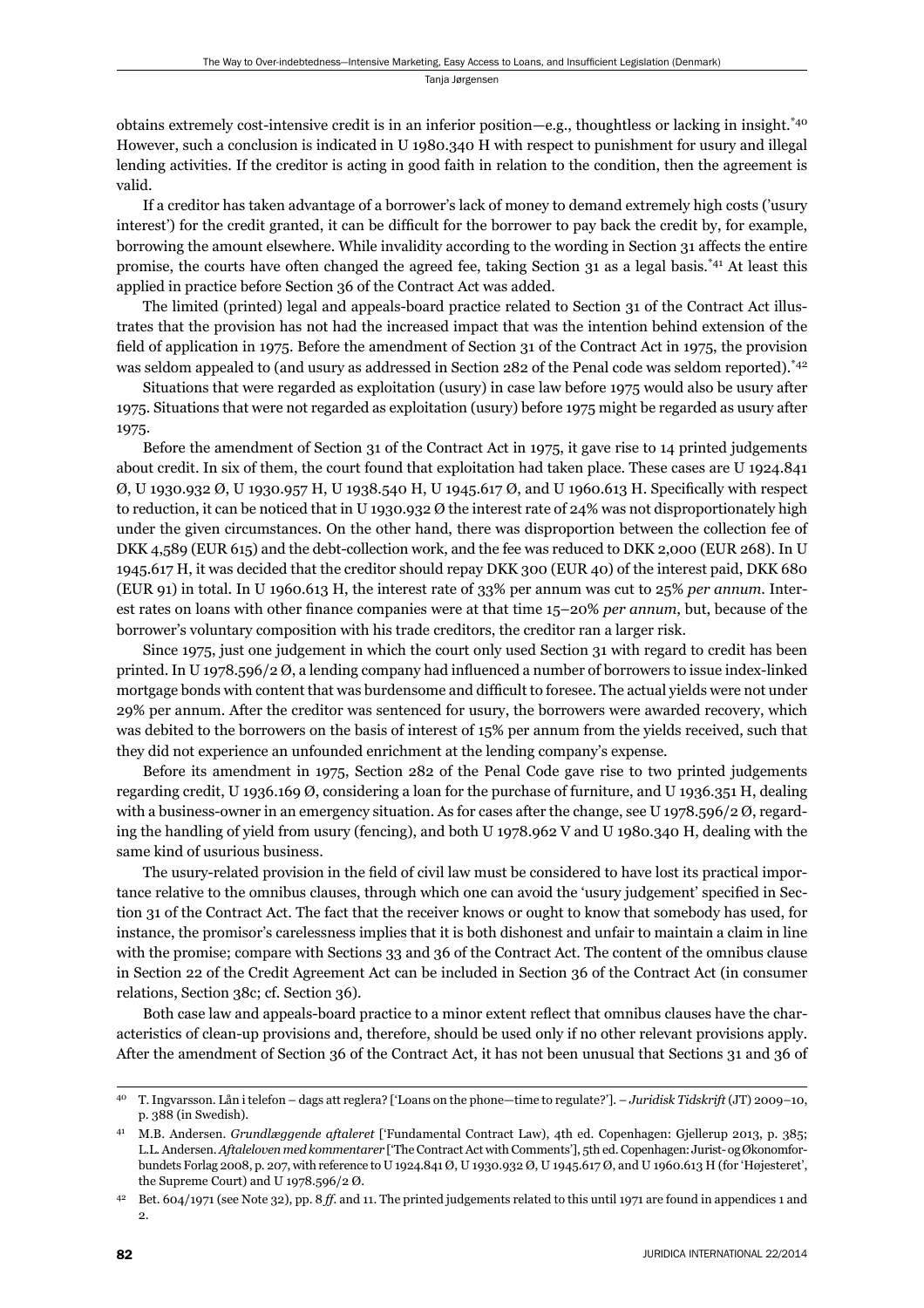the Contract Act apply at the same time, or that Sections 31, 33, and 36—as a safe bet—apply at the same time; see, for example, the Contract Act as considered in U 1990.65 H, regarding an unsuccessful speculation business. The Danish Competition and Consumer Authority seldom deals with usury-related cases, and the Danish Complaint Board of Banking Services has not decided in favour of any claims that finance institutions' interest rates, fees, or charges have been usurious.\*43 The latter board seems to place emphasis rather on the amount, considering matters related to Section 36, instead of making a concrete judgement of whether exploitation has taken place according to Section 31.

#### 5.9. A maximum cost?

In 1855, the ordinary interest maximum was abolished in Danish law, and in 1924 it was abolished specifically for loans secured with property.

When the private-law provision originally was established in Section 31 of the Contract Act from 1917, there was a request for a comprehensive and flexible provision rather than a more 'rigid and old-fashioned' interest maximum. This is related especially to a certain behaviour (the exploitation) and not only the content of the agreement (the high costs). In case law, there will—in principle—be established a certain maximum cost for credit. This is a result of the fact that a reduction can take place especially according to Sections 31 and 36 of the Contract Act (in consumer matters, Section 38 c; cf. Section 36) and the omnibus clause in Section 22 of the Credit Agreement Act, along with the limit to reasonable costs—see, for example, U 1987.699/2 V, about reduction of a student loan under Section 36 of the Contract Act, and U 1985.986 Ø, about agreed litigation interest of 33% per annum, which violated (the present) Section 22 of the Credit Agreement Act or Section 36 of the Contract Act.

It is not an objective maximum. What may be considered 'usury interest' or to be unreasonable depends on the concrete circumstances. How great a reduction can be achieved will in each case depend on, apart from the content of the agreement, especially the general competitive situation and the risk that the creditor bears relative to the specific borrower. However, a certain kind of objectivisation takes place when legal practice is investigated with a view to finding out whether any given APR is usual for the type of loan in question. Accordingly, it seems difficult to reduce an unusually high APR for a concrete loan agreement when the market itself determines the norm for this.

Danish Complaint Board of Banking Services special practice related to reduction of front-end fees from the beginning of the 20th century was ignored by the Eastern High Court's ruling of 24 May 2006. The High Court did not find that the APR of 12.75% for the concrete loan at issue (in case  $185/2004$ ) differed from the credit costs under comparable loan agreements. This was decided on the grounds that the law does not establish provisions that directly regulate the size of formation fees or which items are ascribable to this. The formation fees may be ignored only if the costs under the present circumstances can be regarded as unreasonably high; cf. Sections 36 and 38 of the Contract Act and Section 22 of the Credit Agreement Act. The ruling has been used in the Complaint Board's later practice, which refers to the judgement. See cases 157/2005, 178/2005, 201/2005, 23/2006, 319/2006, and 61/2009.

Without taking the concrete circumstances into account in assessment of whether exploitation has taken place or not, it is thought-provoking that the numerical quantities that were regarded as usurious interest within civil law before 1975 (an interest rate of 30–60% per annum) are not a rare sight in connection with the consumer loans that many finance companies offer today, not least in connection with Web and SMS loans. The loans do not seem to have become less cost-intensive within the last four years:

As for **consumer loans taken out via the Internet**, the 'price' (the costs) for borrowing DKK 10,000 (EUR 1,340) for a period of one year were, for example, the following on 15 March 2010:\*44

APR of 34.4% (www.gemoneybank.dk, from GE Money Bank)

APR of 37.3% (www.onkelbob.dk, from Sparxpres, which is owned by Spar Bank)

APR of 39.3% (www.extracash.dk, from ExtraCash A/S)

APR of 46.3% (www.ekspresbank.dk, from Ekspres Bank (the former Handelsfinans))

<sup>43</sup> T. Jørgensen (see Note 26), p. 371 *ff*.

<sup>44</sup> *Ibid*., p. 373 *ff*.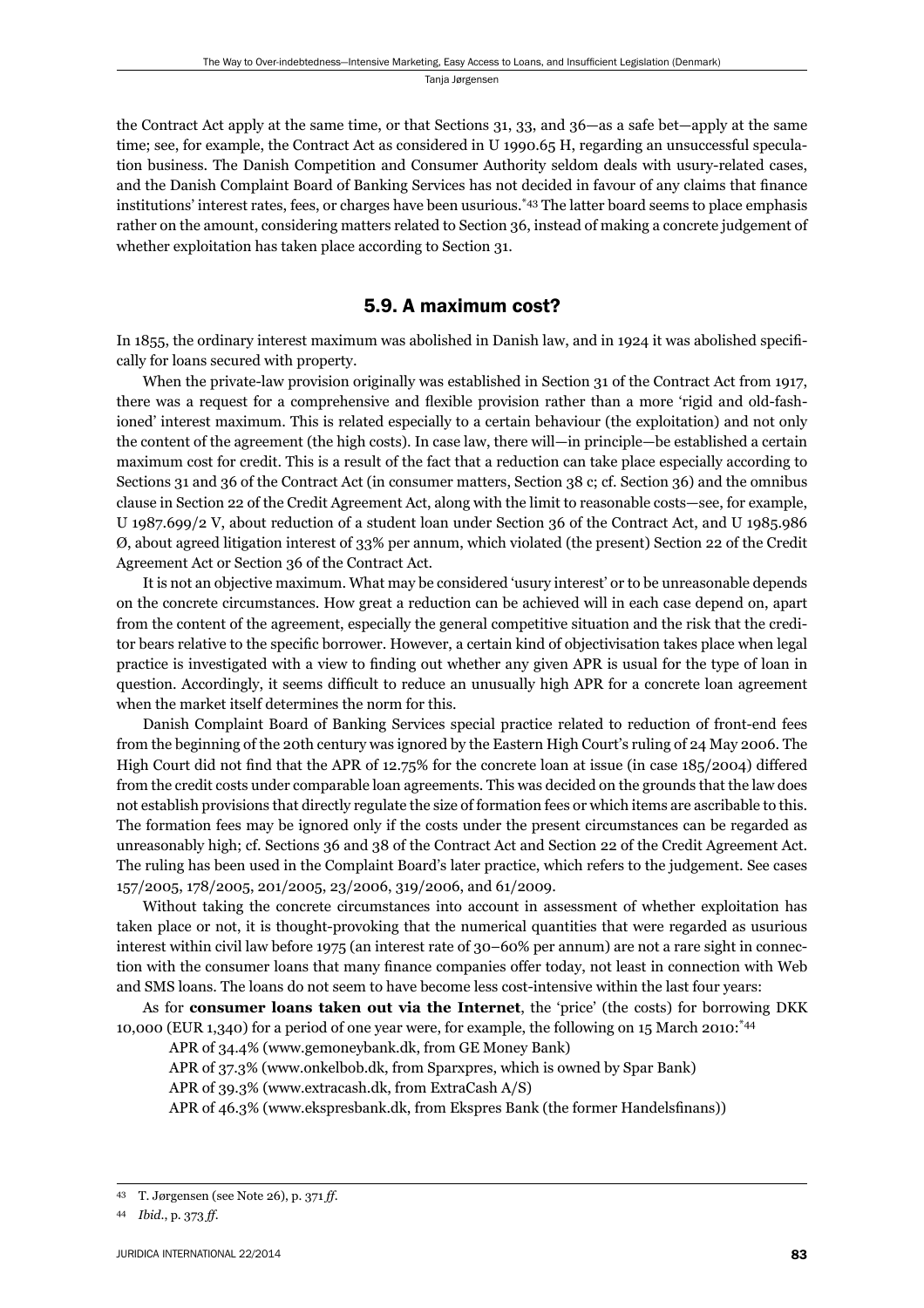The APR is stated for a loan of DKK  $5,000$  (EUR 670) for a period of two years. It was not possible to find the price for a loan of DKK 10,000 (EUR 1,340) for a period of one year. APR of 50.5% (www.pengeautomaten.dk, from IKANO Finans A/S)

With rather different operators, the price on 15 January 2014 seems to show an increase:<sup>\*45</sup> APR of 42.0% (www.onkelbob.dk, from Sparxpres, which is owned by Spar Bank) APR of 48.5% (www.extracash.dk, from ExtraCash A/S in co-operation with Ekspres Bank A/S) APR of 50.4% (www.laanlet.dk, from LånLet in co-operation with Basisbank) APR of 46.1% (www.pengeautomaten.dk, from IKANO Finans A/S) APR of 46.3% (www.selenefinans.dk, from Selene Finans A/S in co-operation with Basisbank)

As for the so-called **SMS loans** and **micro loans**, these can also be taken out via the Internet. For example, on 15 March 2010 the prices for borrowing DKK 1,000 (EUR 134) were these:

APR of 2,230% (www.ssl.folkia.dk, from Folkia ApS) APR of 2,969% (www.mobillan.dk, from Mobillån Danmark ApS) APR of 2,334% (www.SMSkviklan.dk, from SMS-Kviklån A/S) APR of 1,355% (www.ferratum.dk, from the Finnish company Ferratum) At Mobillån and SMSkviklån, there is an application fee of DKK 25 (EUR 3.35).

In 2014, more operators had changed. To a much larger extent, they only seem to offer loans with a loan period of 30 days. At Ferratum, the APR was 7,850% for a 14-day loan.

The prices for a 30-day loan on 15 January 2014 were these:  $*46$ 

APR of 1,410% (www.folkia.dk, from Folkia ApS)

APR of 2,828% (www.mobillan.dk, from Mobillån Danmark ApS)

APR of 2,230% (www.ferratum.dk, from the Finnish company Ferratum)

APR of 4,467% (www.trustbuddy.com/dk, owned by TrustBuddy AB, which is registered in Sweden) APR of 2,230% (www.kvikautomaten.dk, from Kvik Automaten ApS, which is part of Ferratum)

The previous operator SMS-Kviklån A/S (using www.SMSkviklan.dk) was known for its high costs. One of the highest APR indications was seen on 15 July 2008: the APR was 1,122,000% for a loan of DKK 500 (EUR 67) for 15 days.

## 5.10. Restrictions to interest for late payment and damages claims

The Interest Rate Act's terms on interest before and after the correct time of payment apply, including default (penalty) interest, unless otherwise is agreed or follows from the business practices.

In the case of a consumer's default, the interest is normally fixed. There is also a limit to the costs for which a creditor can claim compensation in connection with violation. Preceptive maximum limits follow from Section 9a, which establishes that the creditor may demand that the borrower pay the creditor's reasonable and relevant costs in connection with extrajudicial collection of the debt, unless the delay in payment is not due to the borrower's conditions, and Section 9b, respectively, which states that three charges added to a reminder of DKK 100 (EUR 13.4) each and a debt-recovery fee of DKK 100 can be claimed.

It is possible to lower unreasonably high contractual interest rates according to Section 36 of the Contract Act, which also deals with overdraft interest on accounts and default interest; see, for example, U 1991.202 Ø, regarding outstanding balances due according to the credit agreement; U 2004.1268 H, regarding liability in connection with the use of company payment cards; and the Danish Complaint Board of Banking Services cases 290/1993 and 94/1993, regarding reduction of overdraft interest on deposit accounts from 25 to 21.75 per cent per annum and from 32 to 21.5 per cent per annum, respectively.

<sup>45</sup> For www.ekspresbank.dk, a precise number was not presented on the homepage. The site www.gemoneybank.dk now only grants loans of DKK 50–100,000 for a period of 12–120 months, with the APR being 10.2% for borrowing DKK 100,000 for a term of 12 months.

<sup>46</sup> The function for indication of the APR did not work at the Vivus site (www.vivus.dk), which is why Vivus is not included in the outline.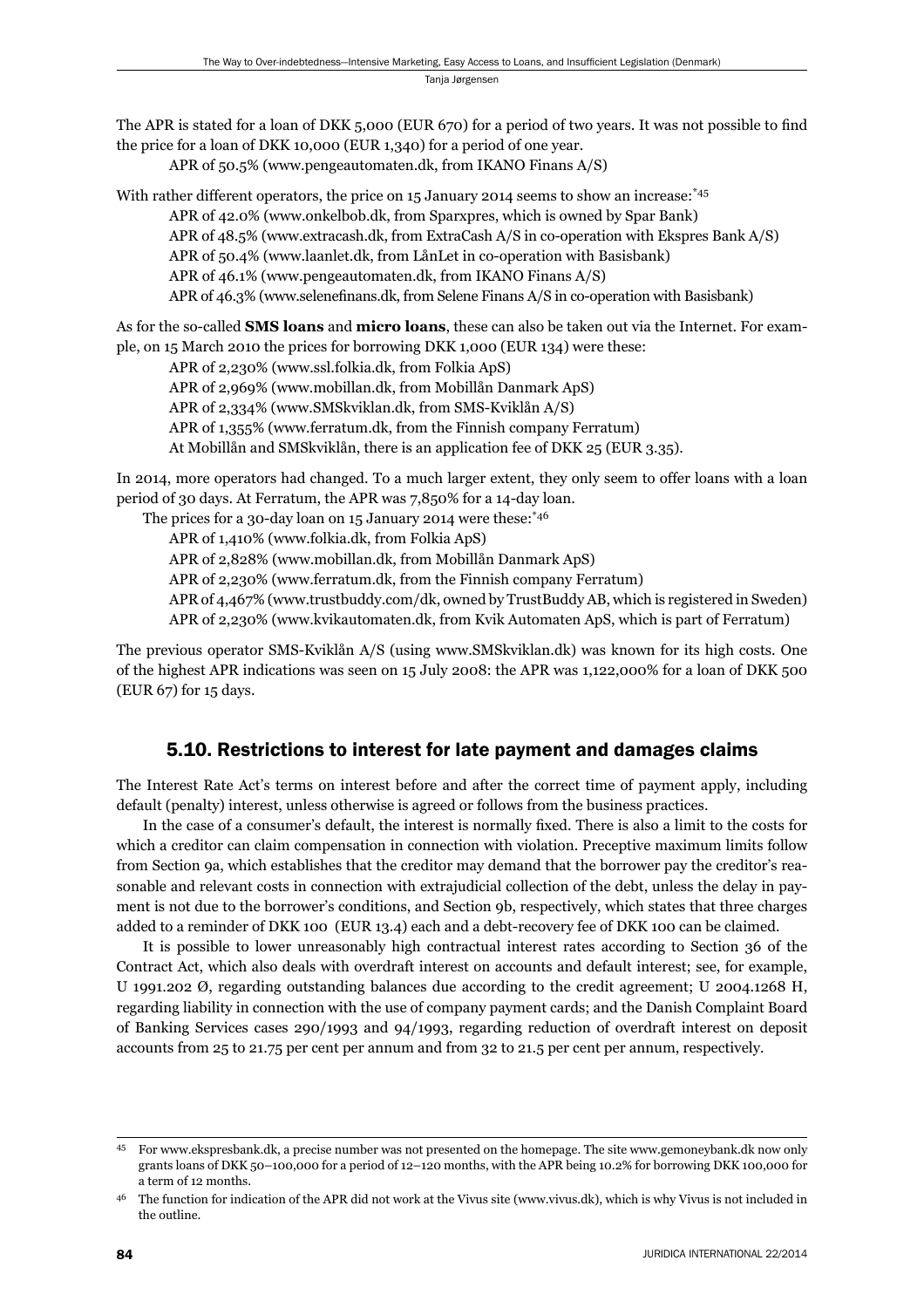#### 5.11. The debt-settlement system and debt-counselling

After payment problems have occurred (post-contract), the main focus is on getting the consumer out of debt. Here debt-counselling plays an important role. A few other ways in which over-indebted persons are helped should be mentioned, though.

#### The private sector

No law states that the creditor shall help a debtor in default. Instead, the legal system's focus is on helping creditors to enforce their claims. However, if the creditor agrees, the debtor and the creditor can make a deed of arrangement. An arrangement may feature a reduction of the debt and extension of the payment, or it can be a new credit agreement, on other terms. An arrangement can be made out of court as well as in court. An arrangement does not have to be with just one creditor; an out-of-court arrangement can be made with the other creditors. A few creditors voluntarily offer debt-counselling, often combined with an arrangement. Since 2009, the Danish mortgage bank BRFkredit's Team Dwelling Help (Team Bolighjælp) has sought out and helped customers with delayed payments.

In 2010, the Danish consumer interest organisation the Danish Consumer Council (Forbrugerrådet) estimated that there were 20 to 50 independent financial counsellors, hereunder 'money advisers', in Denmark. The advisers were not subject to minimum requirements of education, branch standards, and supervision. Examples of bad advice were seen, where counselling of indebted persons took the form of exploitation and left the persons involved more indebted afterwards.

The Act on Financial Advisers, which came into force on 1 January 2014, places special focus on companies offering independent advice about financial products but can also cover independent debt-counselling. The term 'independent' or similar terms will mainly be used for such advisers—see Section 9—and a licensing regime is introduced. To give financial counselling will hereafter demand an authorisation from the Financial Services Authority, which will be the supervisory body. The Financial Services Authority lays down more detailed rules on qualification requirements for employees of a financial adviser (see Section 6) and has, pursuant to Section 7(2) and Section 26(4), established the Executive Order on Good Business Practice for Financial Advisers. Before this act came into force, the more general provisions in Section 1 and Section 3 of the Marketing Act, and Section 7a(8) of the Credit Agreement Act could be applied to other financial advisers than financial undertakings.

Attempts to establish a branch organisation have been made by the association of independent financial advisers (INFIA—Sammenslutningen af uvildige økonomiske rådgivere). A single independent adviser (Uvildige.dk) has developed its own ethics guidelines, stated in general, vague terms.

The social economic organisation the Debt Company (Gældskompagniet) is associated with both the private sector and the semi-public sector. It offers advice and help to citizens with creditor negotiations. For this group as a not-for-profi t organisation with voluntary advisers, the payment depends upon the citizen's income. From 2012, the Debt Company has been part of the voluntary organisation the Social Legal Help (Den Sociale Retshjælp).

#### The semi-public sector

Free Legal Help (Retshjælpen in Denmark and Fri rettshjelp in Norway) is publicly financed and was established in 1885 in Denmark. The help depends upon the income of the household and encompasses most of the legal matters of daily life including advice about debt settlement and other legal aspects of debt. The advisers include, among others, law students.

In the early 1980s, the Danish Bar and Law Society (Advokatsamfundet) established the Lawyers Guard (Advokatvagten), where people in many cities, independent of income, can talk to a lawyer or an assistant attorney and receive verbal legal advice for free. Other voluntary organisations in this field are the Social Legal Help as already mentioned and the Mother Help (Mødrehjælpen), which offer free social, economic, and legal advice to targeted socially disadvantaged mothers. In a quite new phenomenon, a few voluntary organisations offer debt-counselling. Since 2008, there has been an appropriation of DKK 16M (EUR 2.14M) over a period of four years to establish debt-counselling, through which volunteers can help the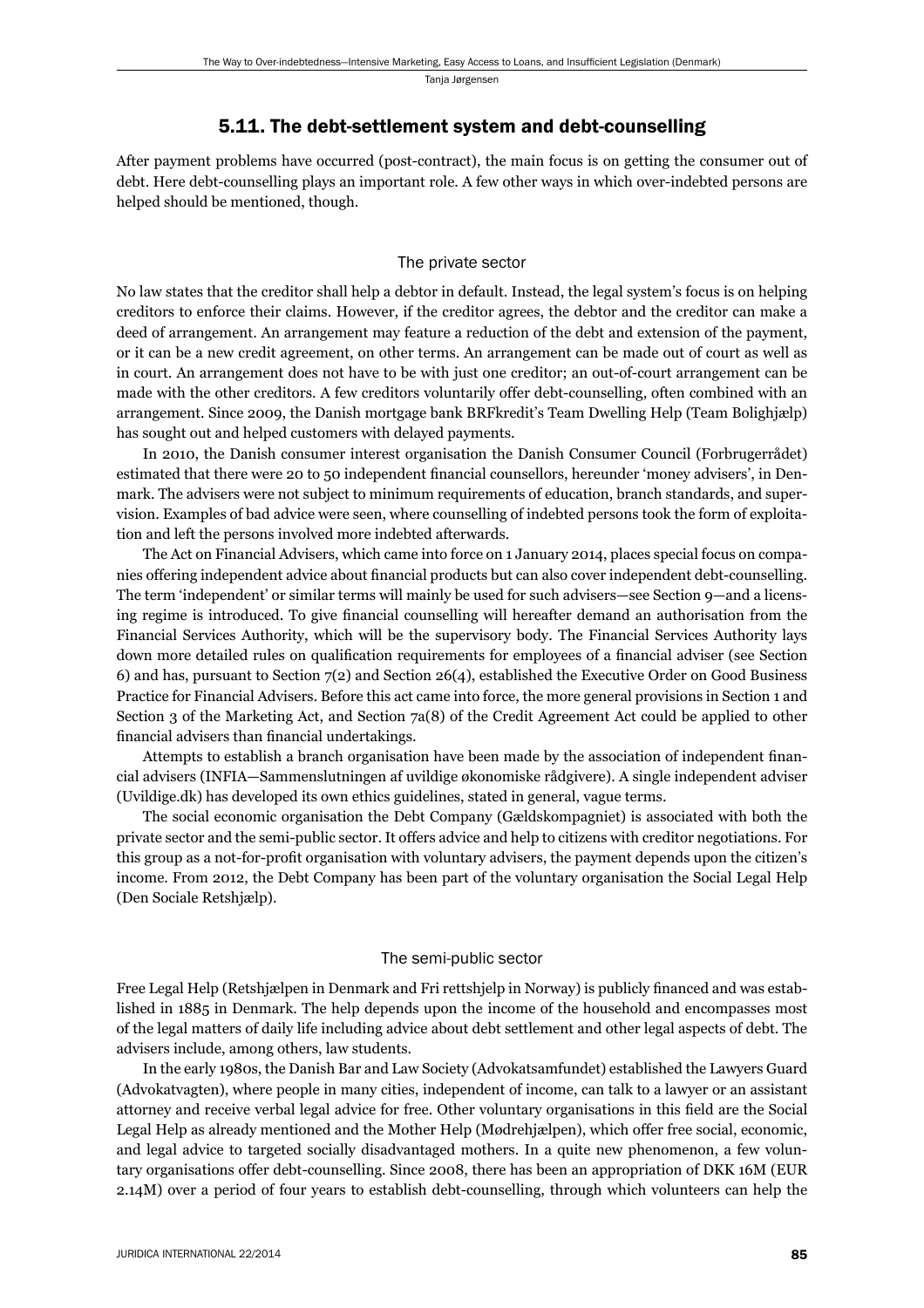most vulnerable citizens. In 2012, the funding for free debt advice, delivered by voluntary organizations, was extended for another four years with the amount of DKK 38M (EUR 5.10M).

The public-supported offices of the Free Legal Help and Lawyers Guard are regulated in the Civil Justice Act, Chapter 31; Executive Order on Legal Aid by Attorneys; and Executive Order on Grants to Legal Aid Offices and Attorneys Guards. The other voluntary organisations that offer debt advice are not regulated.

#### The public sector

A few municipalities offer citizens with debt problems free advice. For instance, in 2010 Københavns Kommune established a debt-counselling centre in connection with Valby Borgerservice.

In court, the judge has a limited duty to provide guidance. According to the Civil Justice Act's Subsection 500 (1), the bailiff's court, in the necessary extent, guides a party who is not represented by a lawyer with regard to his legal rights. More than getting the debtor out of debt, this duty is related to the court's other duties to provide guidance according to said act (e.g., to witnesses), securing a fair trial. When a hirepurchase agreement is defaulted on, the bailiff's court has a more explicit role than that with Web and SMS loans. In conditional sale (retention of ownership of the sold item until payment is made), the creditor shall, as a general rule, take back the item sold and cancel the debt; see the Consumer Credit Act's Chapter 10.

Another way to help natural persons out of debt is debt relief. The conditions for this are rather tight. According to Section 197 of the Bankruptcy Act, it should firstly be beyond hope that the debtor will get out of the debt. In practice, this means that the debtor most likely will not be able to fulfi l his obligations to the creditors for the next few years (about five years). This assessment is based on, among other elements, the total amount of the debt, the age of the debt, income, a prognosis (in light of the person's age, education, and job), and disposable income. Another condition is that the debt relief will lead to permanent improvement of the debtor's economic situation. If debt relief is granted, the debt is either reduced or cancelled; see Section 198. Debt relief will normally not be granted if the debtor is unworthy. The Bankruptcy Act explicates the situations in question in Section 197. Two of these situations are the debtor not having paid off the debt when he had a reasonable possibility of doing so and him having acted irresponsibly in relation to economic matters—for example, if the debt is from luxury consumption goods or the debt is systematically built up to the public. The Danish Tax and Customs Administration (SKAT) can cancel debt to the public. The conditions for this, in the Public Collection Act<sup>\*47</sup>, Section 13, match Section 197 of the Bankruptcy Act.

#### 5.12. Sanctions

Sanctions in civil law for violation of the consumer-credit legislation are found in the traditional tort and contract law, including Sections 31, 33, and 36 of the Contract Act, but also in the special rules, including those in the Credit Agreement Act, where unreasonable costs in connection with a loan can be ignored under Section 22. Violation of certain parts of the obligation to provide information is also specifically regulated in Sections 23 and 24 of the Credit Agreement Act, where Section 23, about lacking and incorrect indication of credit costs, is relevant for Web-based and SMS loans.

Violation of the provisions made in the Marketing Practices Act can be dealt with especially by means of notices, injunctions, and damages, according to Section 20; cf. Section 27. The Consumer Ombudsman can issue a notice if the action is clearly against the rules and cannot be changed by negotiation; cf. Subsection 27 (2). While violation of Subsections 3 (1) and (2), about, among other things, misleading marketing, and Section 6, on non-requested marketing, may lead to a fine under Subsection 30 (3), violation of Section 1, about good marketing practices, cannot be punished. In practice, for example, the Consumer Ombudsman on 3 October 2012 announced that a complaint against Selene Finans Danmark A/S and LånLet A/S had been filed. The complaint was about a claimed violation of Section 14a of the Marketing Practices Act related to lack of credit information in connection with presentation of financing solutions on the companies' homepages.

Violation of the Executive Order on Good Business Practice for Financial Undertakings has not been sanctioned within civil law. The Danish Financial Supervisory Authority can issue an enforcement notice

<sup>47</sup> Inddrivelsesloven – Act No. 1333, of 19 December 2008.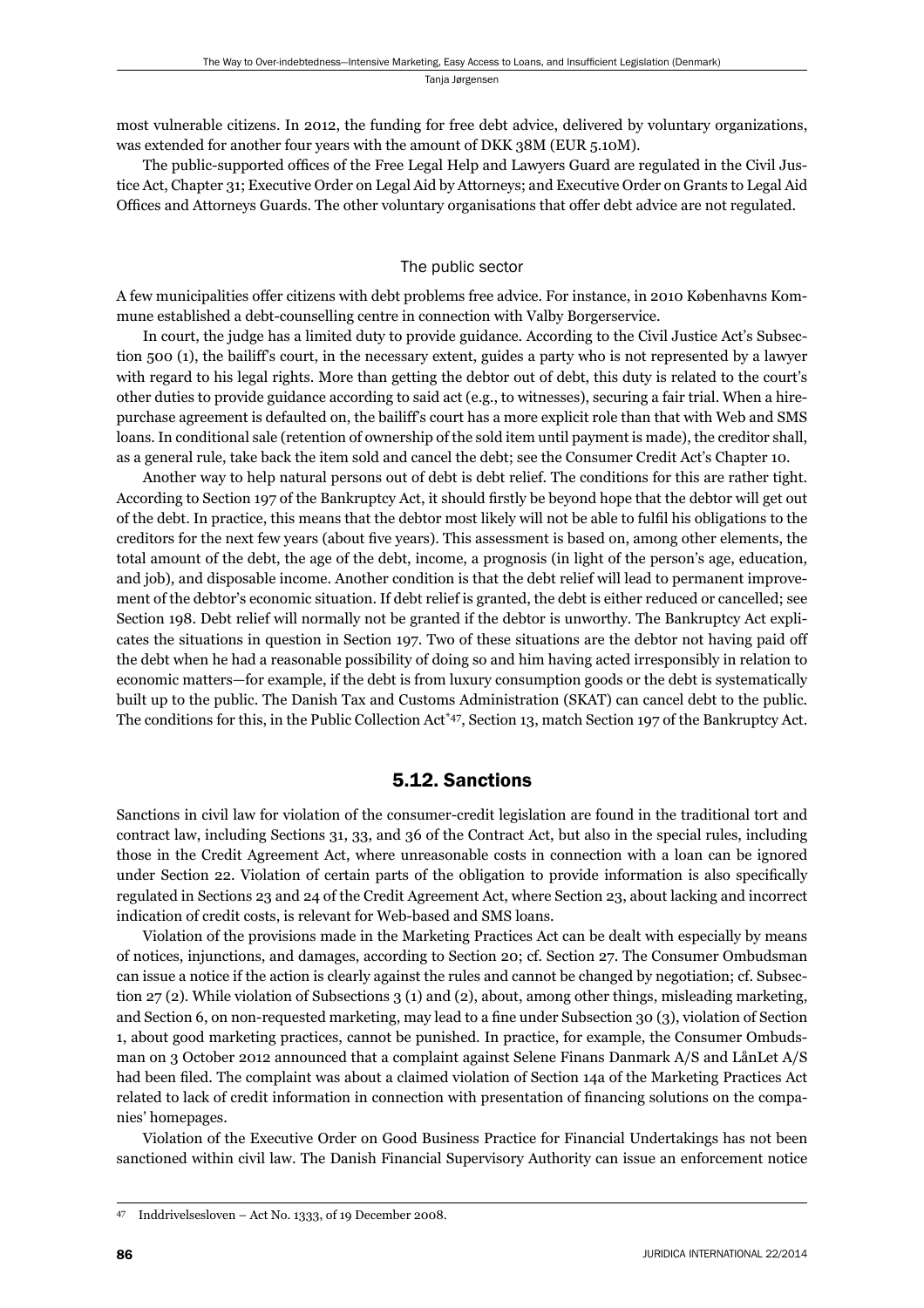under Subsection 35 (1) if good practice is violated. Violation of terms of a notice or of, for example, Section 4's terms on misleading marketing can lead to a fine under Section 36.

Violation of the terms of a notice on unsolicited approaches under Subsection 4 (1) of the Consumer Agreement Act is sanctioned in Subsection 34 (1) of the same act. Furthermore, such a promise given by the consumer is invalid under Section 5. The provision can only be appealed to by the consumer. The consumer can choose to demand that the terms in the agreement be met, instead of accepting that the agreement is not binding. There is no time limit in connection with exercise of the provision. The consumer's right to free himself from the agreement is, however, restricted by the general rules about invalidity of agreements and when the consumer has exercised passivity.

In extreme cases, aggressive business practices can violate Section 279 of the Penal Code, regarding fraudulence.\*48 In addition, criminal sanctions appear from the special legislation, such as Chapter 13 of the Credit Agreement Act. Also, Section 56 of that act allows for the use of fines. Fines are not, however, allowed in connection with all provisions of the act. This applies to, for example, the credit-assessment duty in Section 7c, because the provision is vaguely formulated.\*49 In contrast, a person, who is found guilty of serious or repeated breach of the obligation to provide information can be fined under Subsection  $56 (2)$ .

# 6. Initiatives

Regardless of the increase in Web loans and especially in SMS loans, the political drive via legislation has been limited, and the topic gains the attention of the media only a few times a year.

In 2008, the Social Democrats (re)submitted a draft resolution about a possible limit on the APR for consumer loans equivalent to the interest for the minimum lending rates plus 15%. Within the Danish parliamentary year, the resolution only managed to get directed to a committee hearing; therefore, it was not adopted.\*50

In 2009, the political debate about instant loans ended with the then economy and trade minister, Brian Mikkelsen (of the Conservative party), refusing to intervene. The Consumer Ombudsman, however, made use of his opportunity to formulate some guidelines jointly with the businesses and thereby created the guidelines for the marketing of short-term or small loans on the basis of distance selling agreements. The purpose of the guidelines was to fill the legal gap in which these agreements were placed since they, on account of the *de minimis* limit, were not covered by the previous Credit Agreement Act. They were prompted by 'problems associated with this type of loan' and motivated by a need for 'clarification of what demands can be placed on the operators for such loans'.\*51

In 2010, the Social Democrats advanced a parliamentary resolution to force the government to introduce a bill banning SMS loans and to initiate joint Nordic co-operation with the aim of banning SMS loans across the Nordic region. The Social Democrats referred to the heavy increase in the number of SMS loans in Sweden. The ban was motivated by the consideration that taking out a loan is a far-reaching action and, therefore, a personal meeting between the lender and the borrower, where the pros and cons of various types of loans can be discussed, is needed. In the parliamentary resolution, it further came out that the SMS loan operators to a large extent did not follow the Consumer Ombudsman's guidelines for SMS loans. The resolution was rejected by the parties that constituted the parliamentary basis for the then liberal and conservative government.\*52

The same year, the CCD 2008 was implemented, mainly in the Credit Agreement Act. On the basis of the report from 2009 on the implementation of the CCD 2008 in Danish law, the *de minimis* limit in the Credit Agreement Act as then in force was removed, such that the costly SMS loans were also covered by the

<sup>48</sup> See, for example, U 1996.1080 V (for 'Vestre Landsret', the Western High Court) for discussion of fictitious invoices and U 1990.621 H on hidden unpaid debts in cars.

<sup>49</sup> Compare with the minority (one member) in Bet.1509/2009 (see Note 16), p. 96 *ff*.

<sup>50</sup> Proposed resolution B 33 from the 2008–2009 session of the Folketing, which is a revised resubmission of part of proposed resolution B 118 from the previous session of the Folketing, second session.

<sup>&</sup>lt;sup>51</sup> The Danish Consumer Ombudsman's guidelines for the marketing of short-term or small loans on the basis of distance selling agreements p. 1 *ff*.

<sup>52</sup> Proposed resolution B 218 from the 2009–2010 session of the Folketing. The resolution was rejected on 1 June 2009, where 51 voted for it and 57 against.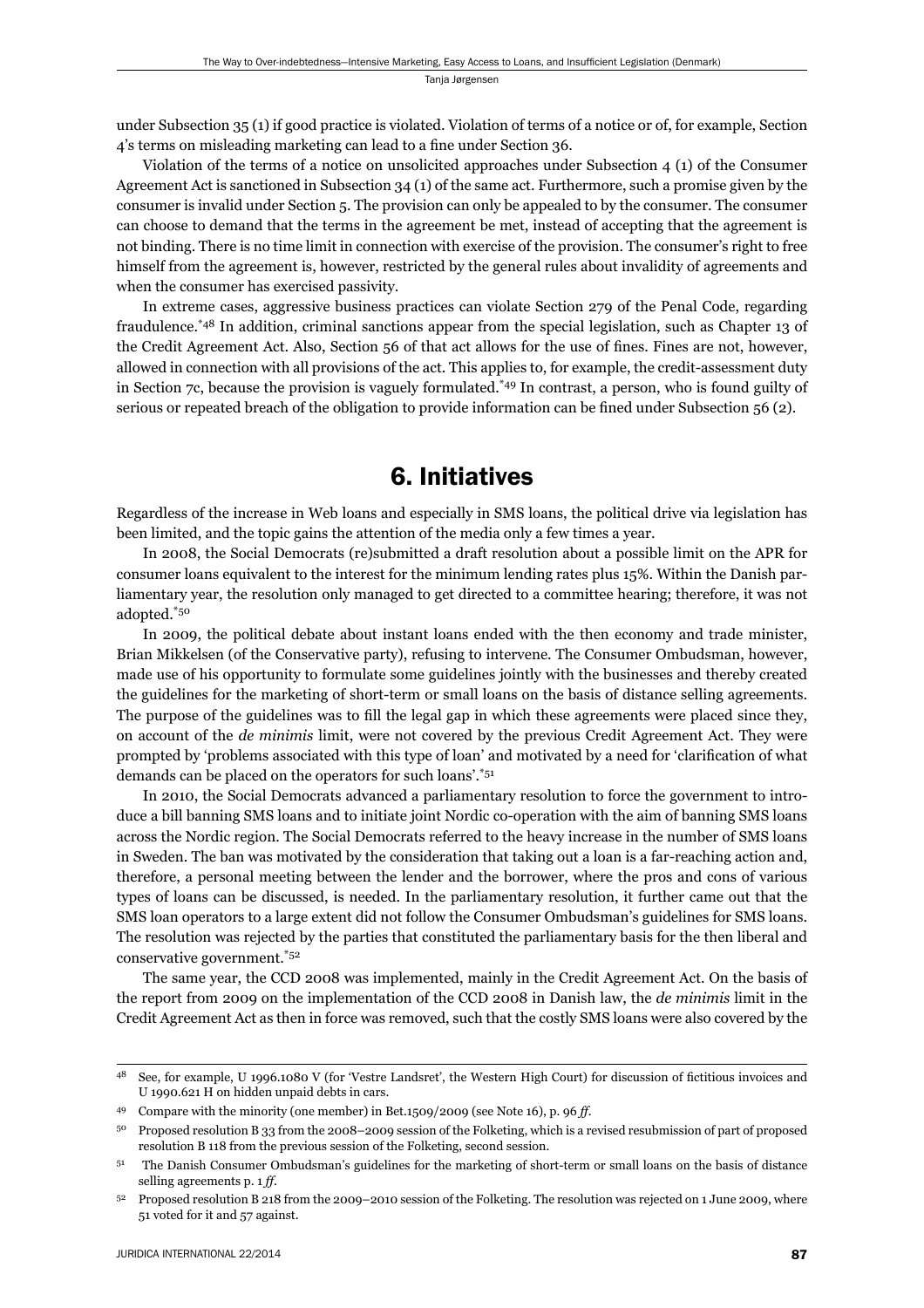comprehensive obligations in the amended act, such as the obligation to provide information.\*53 However, the number of SMS loans has risen since the amendments were made. This may indicate that the amendments do not work or are not complied with in practice.

In 2013, it was discussed whether an appeals board for instant loans should be established in order to reduce the number of cost-intensive loans. The same year, the area of focus of the Consumer Ombudsman was once again credit markets and correct information about loans. He would focus on whether credit and loan providers comply with the provisions of the Marketing Practices Act and the Credit Agreement Act and would in this connection renew the guidelines for SMS loans. No material on this is available yet (January 2014), though. Also in 2013, the debt-collection agency Intrum Justitia, which provides the information on more than 40% of the persons who are registered in the RKI register of bad payers, refused to collect on cost-intensive SMS and Web loans. They regarded these as 'ethically and morally objectionable'.

# 7. The sufficiency of the legislation

It is obvious that the easy access to borrowing via electronic means contributes to Danes' willingness to borrow money and to their financial difficulties. As already indicated, the often cost-intensive consumer credit has increased by DKK 7B (EUR 0.94B) and unsecured loans by DKK 3.6B (EUR 0.48B) in 10 years. The fact that the increasing borrowing is not offset by a corresponding increased ability to pay is illustrated by the fact that more than every 20th adult Dane has a history of bad credit today and that non-performing debt has doubled over the last six years. The borrowing facilities are restricted via the registration of debtors in default, and recovery through the bailiff's court implies that the reality becomes the opposite of what the advertisements promised—the freedom, welfare, and right of managing one's own economy are restricted.

Worst affected are the group who have used instant loans to enable paying the instalments of other loans. Their negative spiral of debt seems to be a consequence of **society** not having, at an earlier stage, impeded their indebtedness or provided remedial measures such as debt advice, which is only in its initial stage in Denmark, or a (state-financed) scheme of social loans for financially vulnerable consumers who do not have access to consumer credit from the banks. Neither does a **creditor** have a special obligation to assist a debtor in the event of default. In other words, **the borrower is responsible for his own indebtedness**. In the legislation, this finds expression in the fact that the protection consists in strengthening the individual's choice by means of the duty to provide information and that the provisions regarding usury in the Danish Contract Act and the Penal Code are seldom used for the benefit of the borrower. Thus, the freedom of contract and the liberal basis in the form of a *caveat emptor* (buyer be aware) ethos prevail.

In Western countries, the access to loans in respect of private individuals has been the principal condition for the economic growth after the war.\*54 However, credit is not only crucial for growth in society; in terms of over-indebtedness, it also has a downside, in the form especially of personal and socio-economic negative implications. Borrowed money does not in itself imply real wealth; it comprises solely potential for creating wealth.\*55 Credit differs from other services: what the consumer subsequently pays for through the credit costs is the actual opportunity of usage that the loan amount implies. If the consumer uses the loan amount for, say, education, establishment of a business, or health care, creation of wealth is possible.\*56 If the amount of the loan is spent on purchases of a dwelling and consumer goods, it can enable the creation of welfare. However, as is indicated above, lending has an embedded risk of loss of welfare if the consumer is not able to repay the credit. It may be characterised by poverty and life-long indebtedness, which, for instance, may entail loss of central goods such as a dwelling, dissolution of marriage, social exclusion, and influence on one's health and well-being. The implications for the individual (at micro level) may, in turn, have societal implications (at macro level). The personal implications are reflected on a societal basis in, among other things, increased costs for social services, the legal system (the bailiff's court), and the healthcare system.

<sup>53</sup> Bet. 1509/2009 (see Note 16), p. 52.

<sup>54</sup> C. Poppe. Ansvar for egen gjeld? ['Responsibility for one's own debt?']. – K. Asdal, E. Jacobsen. *Forbrukerens ansvar* ['The Consumer's Responsibility']. Oslo: Cappelen Akademisk forlag, p. 251 (in Norwegian).

<sup>55</sup> U. Reifner. European Coalition for Responsible Credit – Principles of Responsible Credit. – C. Twigg-Flesner *et al*. (eds). *The Yearbook of Consumer Law 2008*. Hampshire: Ashgate 2007, p. 419 (in English).

<sup>56</sup> *Ibid*.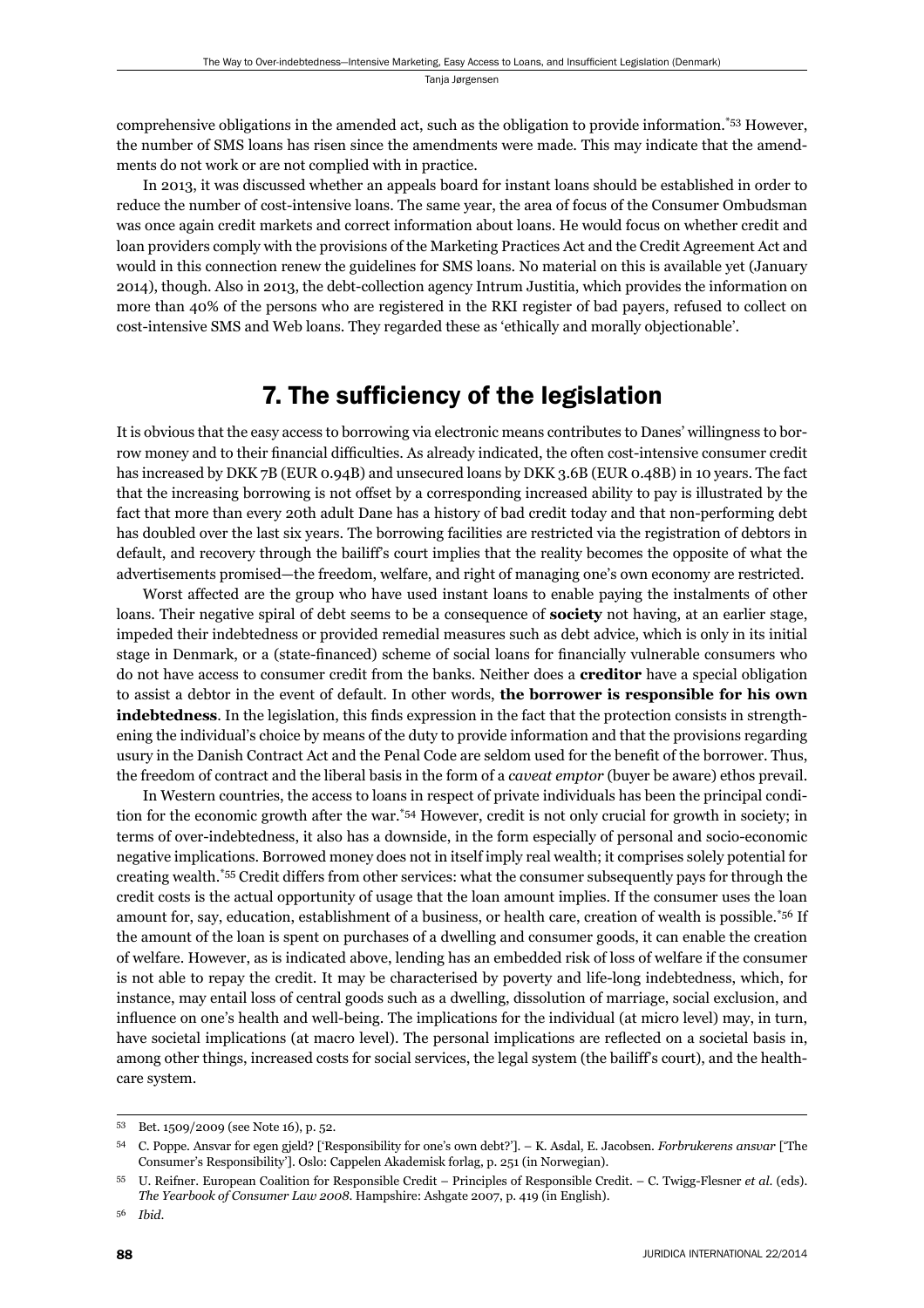Consequently, every society must set the limit between society's and the individual's liability for unmanageable debt. In 2008, Kronofogden (the Swedish bailiff) estimated that Sweden's at least 400,000 overindebted individuals cost society at least 30–50B Swedish kronor annually, inclusive of reduced production due to over-indebtedness, and a similar Norwegian survey is on the way.<sup>\*57</sup> Such figures call for society to play an active role in the handling of debts. Also, the financialisation of the global economy emphasises that there are limits as to how far the individual's responsibility can be extended if anything goes wrong. The considerations supplement the social aim, which also applies to aid to people in the grip of debt. The aim finds its expression in the modern welfare state, which is normally characterised by being a safety net for the citizens. If a citizen must resort to expensive loans in order to cope with the daily necessities and if the state does not take care of the indebted person, the state transfers its protection of welfare and leaves it to the (lacking) ability of the individual.

If one reads the preparatory work for the Credit Contract Act, the word 'over-indebtedness' is not mentioned, and it is only quite briefly mentioned in the preamble to the CCD 2008.<sup>\*58</sup> The lack of awareness that consumer credit has the inherent risk of over-indebtedness is due probably to the fact that policymakers traditionally compare the consumer-credit legislation to other consumer legislation and apply the associated considerations. This applies especially in the European context, in which the desire is to increase welfare through increased competition (the internal market) and thereby an increased range of consumer credit and access to it, instead of to protect consumers against unintended (financial) consequences of their actions. Apart from the consumer's interest, preventing **over-indebtedness** safeguards societal interests far more than does the consideration of consumer protection. Over-indebtedness is not necessarily a matter of the consumer being exploited or being irresponsible at the moment of conclusion of the contract. It may just as well involve a 'reasonable' credit agreement and the consumer simply not being able to afford to pay the amount back. In contrast to this, **consumer protection** traditionally is aimed at preventing the businessman from taking advantage of his stronger position and thereby obtaining an unreasonable agreement.

By virtue of their high costs and the related debt problems, Web and SMS loans are especially illustrative of the present adjustment not being able to prevent over-indebtedness. Beyond the existence of poor licensing and supervision regarding these consumers, the present protection measures in the legislation seem to be insufficient.

In their capacity as short-term loans and minor loans, SMS loans will be outside the scope of protection of the CCD 2008. However, even though protection is provided in relation to such loans in Denmark's Credit Contract Act, contrary to the hoped effect the said act does not seem to have minimised the costintensive loans.

Neither do the Consumer Ombudsman's guidelines for SMS loans, which to a large extent are an expression of current law in the form of good business practice, especially with respect to the marketing, seem to have restrained SMS loans and the high costs they often involve.

The volume of **information** has not been decreased by the CCD 2008 and, accordingly, the Danish Credit Agreement Act. The most important information is at risk of being lost amidst **information overload** when, for example, up to 22 compulsory pieces of information are stated in the agreement, the lender can attach further information, and the consumer receives other information in connection with distance selling or consumer goods bought on credit. Not all consumers read, understand, or know how to use the information. With respect to financial capability, some empirical data indicate that only 21% of young people answer a question on the price of instalment loans correctly.\*59 'Low' monthly instalments often become the focus of the borrower instead of the APR, and establishment charges etc. are often disregarded when a low interest rate or no interest is offered. An increase in **financial literacy** will be especially beneficial to

<sup>57</sup> Kronofogden. Alla vill göra rätt för sig. Överskuldsättningens orsaker och konsekvenser ['Everyone wants to do the right thing: Causes and consequences of over-indebtedness']. – KFM Rapport 2008:1, pp. 6, 56 *ff.* (in Swedish). As part of the research project titled 'Financialisation of Social Welfare', led by C. Poppe, of SIFO, a cost/benefi t analysis of the Norwegian municipal debt advice (WP7) is in the course of preparation.

<sup>58</sup> The **European** purpose of the consumer-credit legislation is related to the internal market for consumer credit. The aim will involve advancing consumer welfare; however, it does not seem to address the detriment of welfare in connection with over-indebtedness. In a **Danish** context, the word 'over-indebtedness' is not mentioned at all in bet. 839/1978 om køb på kredit ['Danish Report No. 839/1978, on credit sale'], which formed the basis for the former, purely Danish-initiated consumer-credit legislation—i.e., the Danish Credit Sale Act (kreditkøbsloven—Act No. 275, of 9 June 1982). The aim was to increase consumer protection, though.

<sup>59</sup> The Money and Pension Panel. Unges privatøkonomi 2011 ['Young people's economy 2011'], a survey. Copenhagen 2011, p. 6.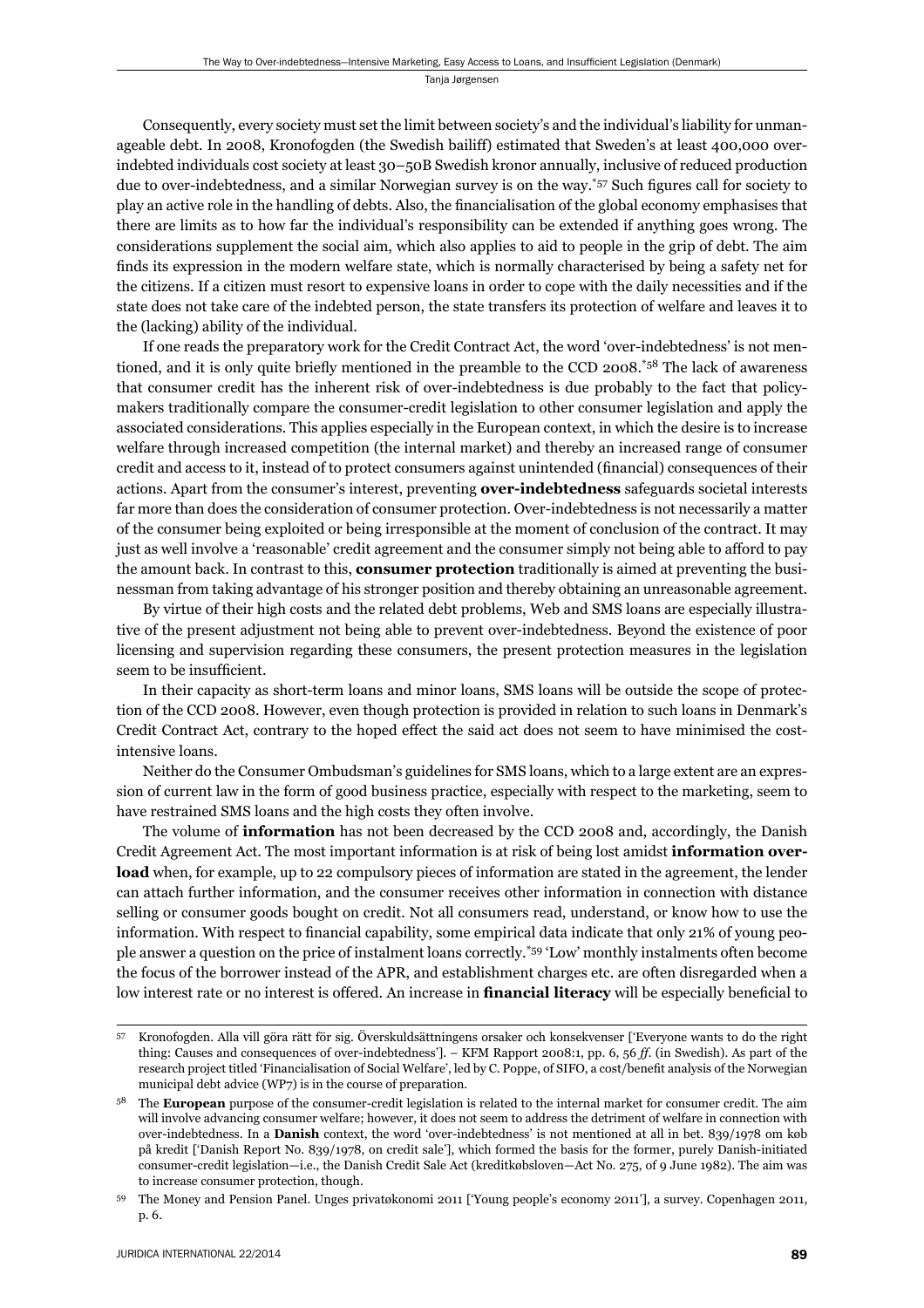the already rational consumers, not so much to irresponsible consumers who may also be under-trained.\*60 It is, however, the latter group that needs the most financial education. Informational material and budget templates can, for example, be found on the Money and Pension Panel's Web site.\*61 However, not all consumers have (or can obtain) the same high **financial capability** or will use such material. A Danish study of young people's borrowing shows that 'non-academically-oriented young people' characterise the group of financially weak young people who take out expensive consumer loans.<sup>\*62</sup>

Whether or not the 'electronic lenders' actually provide the compulsory information is a different matter. The Consumer Ombudsman has several times proved a breach of the notification duty. For SMS loans, the information is often provided in advance via statements by the establishments on homepages through which efforts are made to comply with the information duty.<sup>\*63</sup> The volume of the compulsory information is not necessarily suitable for brief text messages, as used by SMS.

As to the **right of withdrawal**, the loan amount is typically used, and the consumer is still bound by, for example, a purchase agreement. On account of the right of withdrawal, the consumer is required to act responsibly subsequently, even though he may have acted irresponsibly in the contract situation. Actually, when the pre-contractual duty to inform about the right of withdrawal is without information on the costs the use of the right incurs a consumer, it may contribute to consumers taking out loans on the basis of the idea that they have a free credit facility within the 14 days for which the right of withdrawal lasts. **Early repayment** seems quite irrelevant in the context of SMS loans, on account of their short maturity period.

As is mentioned above, the provisions related to **usury** are seldom applied in favour of the borrower. Web and SMS loans are often connected with easy access and high costs. These two things are not necessarily an appropriate combination. In the context of distance selling agreements, it is difficult to talk about utilisation in the sense of Section 31 of the Contract Act, or usury in the sense of Section 282 of the Penal Code.

Consideration for preventing over-indebtedness prevails generally with regard to responsible lending. As mentioned above, this protects consumers from borrowing if it is anticipated that they will have difficulties in paying back the credit. However, this means has not been applied in Danish law, in which a principle of **responsible borrowing** still applies. The latter means reduces but does not exclude the discussion of usury and the imposition of a **maximum cost** on SMS and Web loans, in relation to which questions of consumer protection are particularly relevant since the consumer through his need for loans is on less equal footing with a stronger businessman than a consumer in other consumer agreements and, therefore, is more readily subject to exploitation.

# 8. Solutions

As the legislation seems insufficient, it should be discussed how well-proportioned solutions can be provided. If one looks at the present protective measures, **focused and consumer-friendly information** in combination with **increased financial literacy** via such means as information campaigns or studies in personal economics at school can, of course, further the desired conditions. Since the duty to provide information has its limits, further means will be discussed below that can be introduced into Danish law if one wishes to reduce over-indebtedness and the number of expensive Web and SMS loans.

The EU has not yet shown an interest in those SMS loans that are not covered by the CCD 2008's field of application. The solutions will be left to national law and will often be centred on specifi c prohibitions as other means; such means as the duty to provide information, which constitutes a minor interference in the parties' freedom of contract, have already been tested (compare with the principle of proportionality set forth in Article 5 (4) of the Treaty on the European Union). Just as they may restrict the parties' freedom of contract, such prohibitions may constitute a restraint to free competition in the EU market. However, this is a contemporary example of an area in which a strong social interest may exist that justifies national

<sup>6.</sup> Pearson. Financial literacy and the creation of financial citizens. – M. Kelly-Louw *et al.* (eds). The Future of Consumer *Credit Regulation*. Hampshire: Ashgate 2008, p. 27 (in English).

<sup>61</sup> See www.raadtilpenge.dk.

<sup>62</sup> The Money and Pension Panel. Unges forbrugslån og opsparing ['Young people's consumer loans and savings'], a survey. Copenhagen 2008, p. 6.

<sup>63</sup> See www.forbrugerombudsmanden.dk.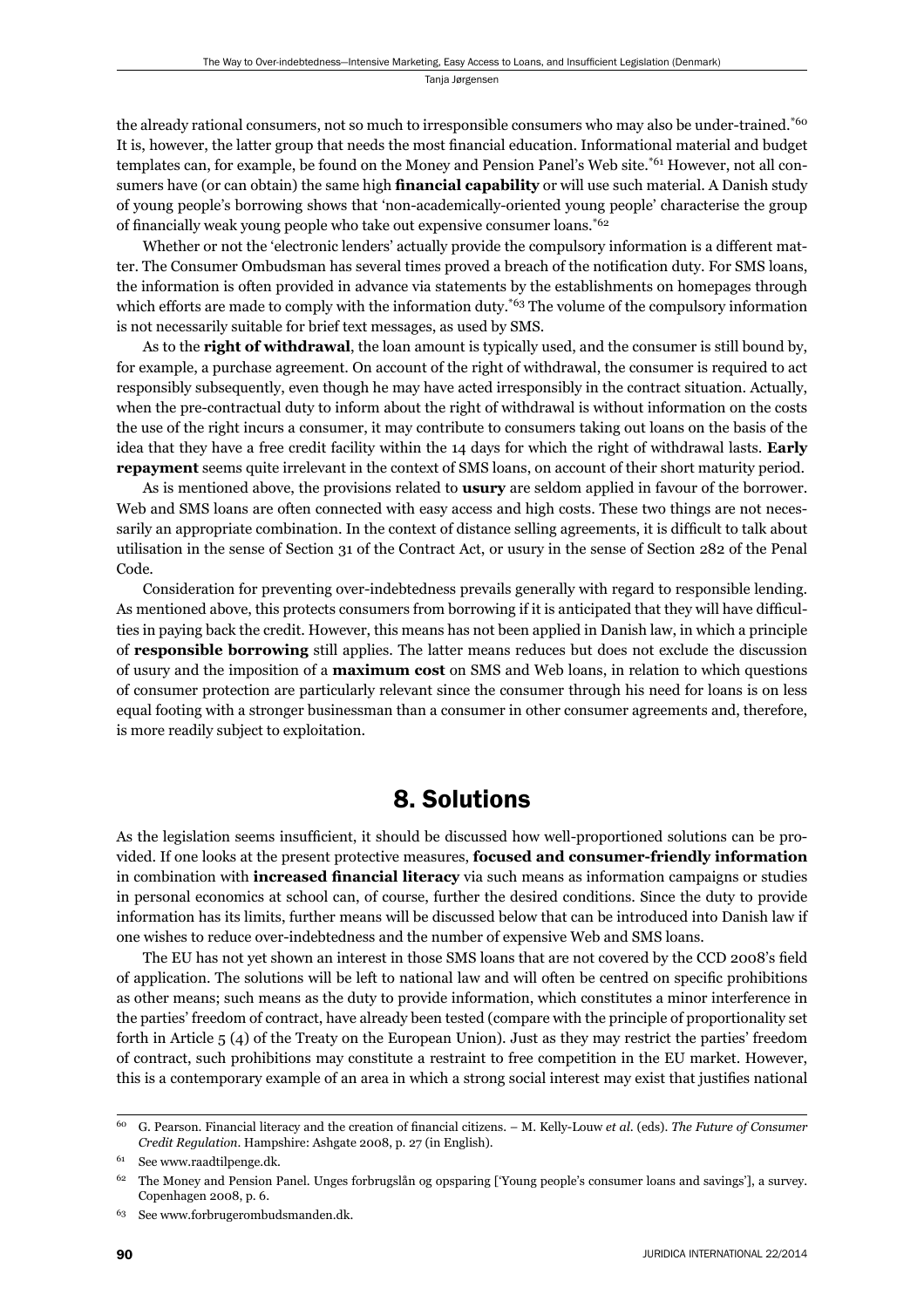regulation interfering in the internal market. Whether or not a given prohibition is in accordance with EU law must be decided upon on a concrete basis.

## 8.1. Authorisation and supervision

In general, **an authorisation** is not required for granting or providing credit in Denmark. All businesses that grant credit to consumers are covered by the regulation in and proceeding from the Danish Consumer Credit Act. However, an authorisation is required if one is to do the kind of business addressed by the law on finance institutions. Yet it is not the finance institutions that are the main players behind easily accessible loans characterised by extremely high costs. It is the other lenders—those without an authorisation.

Introducing a licensing scheme for money-lending businesses under Danish law has been considered. However, the considerations were rejected. In particular, the arguments were that such a scheme would involve considerable administration and that the scheme had to comprise special demands for the lender's qualifi cations since otherwise it would imply that less reliable lenders may gain access to 'display public authorisation'.\*64 The great social importance of lending and the implications that mainly irresponsible lending may have for not only the individual consumer but also society in general counts heavily in favour of an authorisation scheme for lenders being reconsidered. Such schemes are known of from, for example, the British Consumer Credit Act and the Australian Consumer Credit Protection Act.

On an overall basis, being involved in certain credit activities without having a credit authorisation should be prohibited (it is appropriate that, for example, private individuals who grant credit not be covered in these activities). An authorisation scheme renders it possible to deprive a lender who, for instance, grossly or several times violates the regulations' terms on protective measures of his authorisation. In itself, this possibility will presumably serve as a deterrent, acting in favour of greater compliance with the legislation and the protective measures in this connection.

## 8.2. Product limitation and access to credit

From political quarters, to what extent Web and SMS loans are deemed desirable is seldom announced. An increased range of products is traditionally considered good, and prohibition of certain products, such as SMS loans, is only rarely discussed. If there are simple, standardised products from among which to choose, a consumer will more easily be able to take care of himself. Conversely, a product ban is also associated with further reflections. It does not seem to be the main issue that a credit agreement is concluded by way of a remote communication tool (a mobile phone or the Internet). Rather, at issue seems to be the fact that these loans are associated with high costs and are easily accessible, often with a possibility of quick payment. Consequently, the consideration should be instead whether **the access to loans and obtaining quick payment** can be rendered more difficult. The temptation of quick payment of a loan amount would be less, and the fact of the loan amount not having been used yet also will make it easier for the consumer to exercise the right of withdrawal. Therefore, by way of such other methods, the question becomes one of product limitations rather than a product ban.

## 8.3. Marketing

Prohibitions of especially aggressive marketing (e.g., of a non-requested application) are already specified by law. However, these prohibitions do not hinder the consumer's receipt of marketing of credit via advertisements, the Internet, etc., which material may contribute to the consumer seeking credit. Consequently, **a limitation to the marketing of loans** is an obvious step. However, it would be more readily acceptable to prohibit specifi c elements in the marketing. Displaying of signs, including APR, should not be prohibited.

A marketing ban or at least a limitation should be specified in EU context, since, generally, this area has already been adjusted from European quarters. As to the payment of loans, the CCD 2008 to a certain extent gives access to adjustments in this area on a national basis.

<sup>64</sup> Bet. 604/1971 (see Note 32), p. 25 *ff*.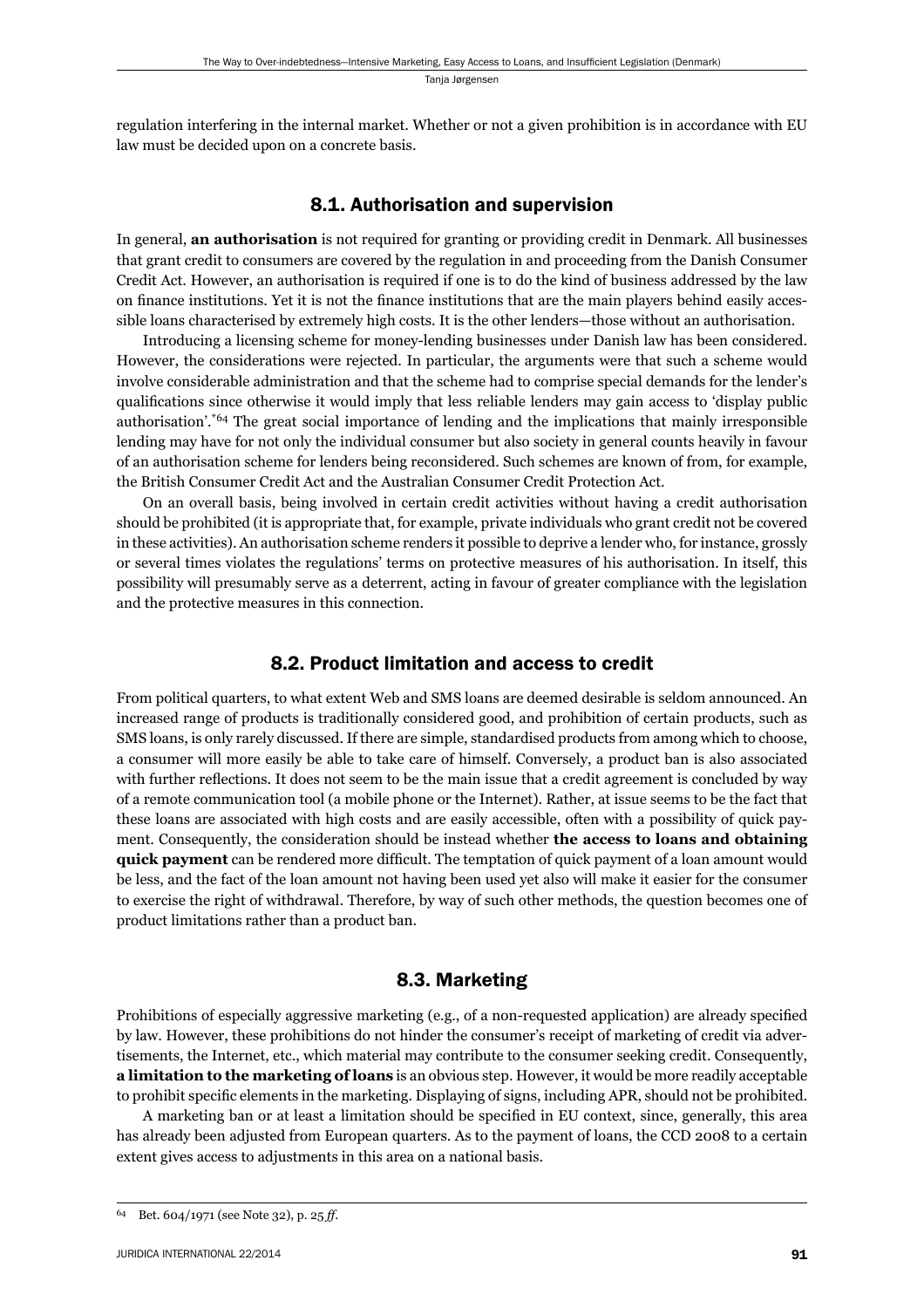#### 8.4. Maximum cost

Thus, finance companies and other lenders can almost decide for themselves how expensive a loan is going to be. Primarily, the cost-intensive SMS and Web loans raise the question of whether **a limit as to how much a loan may 'cost'** should be reintroduced.

To answer the purpose, the considerations should be related to **a limitation of costs (cost ceiling)** for credit rather than **an interest maximum (interest-rate ceiling)**. Consequently, **a limitation of costs** will constitute a 'maximum price' for loans. However, **an interest maximum** would not necessarily minimise the costs for the credit. Instead of interest, fees can be charged. It is not unusual that the costintensive loans are free of interest and that one or several extremely high fees—e.g., related to the taking out of a loan—must be paid instead.

A maximum cost implies a prohibition against granting loans in excess of that maximum. The prohibition is related to the terms of the agreement. Whether a specific legal maximum cost approaches a proper prohibition or is only a limitation will, however, depend on the wording of the potential provision. An interest or maximum cost will typically be related to external circumstances—for instance, be fixed to a certain interest rate, which is adjusted in accordance with the fluctuations of the money market or in relation to the Bank of Denmark's bank rate or the like.\*65 If the limitation is related to the parties' internal affairs, it is not a proper prohibition.

In European respects, there seem to be no obstacles to introduction of a maximum cost or to usury more generally being governed by national law.\*66 The central aim of both the CCD 1987 and the CCD 2008 is to improve the transparency instead of adjusting the credit costs.

The introduction of a maximum cost in Danish law would not be such a fundamental breach of Danish legal tradition as one might think. In Danish legislation, provisions for maximum prices already exist; for example, Subsection 9b (2) of the Interest Act restricts the size of reminder fees. Certain control of costs, including interest, can already be done pursuant to mainly Section 22 of the Credit Agreement Act and Section 36 of the Contract Act.

The **pros** of introducing a maximum cost are that it is an efficient way of preventing unreasonable credit agreements. It makes the legislation clear, as it is easy to see when a lender has gone above the maximum, which would make it easier to enforce the provision. Thereby, the drawbacks of the present legislation would be eliminated, including the provisions on exploitation (in Section 31 of the Contract Act and Section 282 of the Penal Code) and the general clauses (in Section 22 of the Credit Agreement Act and Section 36 of the Contract Act). The provisions' vague wording is subject to reluctance to apply these provisions on the part of the courts. They do not necessarily hinder loans having such remarkably high costs that the costs are referred to in public as 'usury'. A number of circumstances may indicate that excessively high costs are, in fact, being levied in comparison to the risk of loss to which the lender is exposed.\*67 Indeed, the provisions may act as a safety valve in the event of social force majeure affecting a specific consumer, but the lender can possibly redistribute the costs by further increasing his 'prices' for consumers as a whole. In contrast, a maximum cost too would be of benefit to consumers as a whole.

The **cons** of introducing a maximum cost are that **it is difficult to determine an appropriate maximum cost rate for all the various types of loans**. The risks of loss on lending vary. In particular, there may be a disparity between the borrower's creditworthiness and the value of the security, if any, for the loan.<sup>\*68</sup> Also, there may be a difference in the administration costs.<sup>\*69</sup> One may claim that these objections do not apply only to a general maximum cost, that they also apply to a specific maximum in certain fields of loans, such as loans against mortgage on real property.<sup>\*70</sup> However, this does not seem evident.

<sup>65</sup> *Ibid.*, p. 24.

Com(1995) 117, item 282. However, item 297 in the same work indicates that the Commission finds it desirable that discussion of usury at Community level be conducted. If necessary, it would be logical for suitable provisions on usury at Community level to be determined. Also, in relation to credit secured for real property, usury and maximum cost are a theme. In its Green Paper on credit secured on real property in the EU, the Commission states that it has refrained from interfering in this area, one that has substantial social aspects; see Com(2005) 327, item 26.

<sup>67</sup> In relation to commercial banks, see H. Juul. *Pris og kvalitet på pengeinstitutområdet* ['Price and Quality in the Banking Sector']. Copenhagen: Gads Forlag 2006, p. 202 *ff*.

<sup>68</sup> Cf., for example, bet. 604/1971 (see Note 32), pp. 7, 24; bet. 839/1978 (see Note 58), p. 40.

<sup>69</sup> Bet. 604/1971 (see Note 32), p. 25.

<sup>70</sup> E.g., bet. 604/197 (*ibid*.).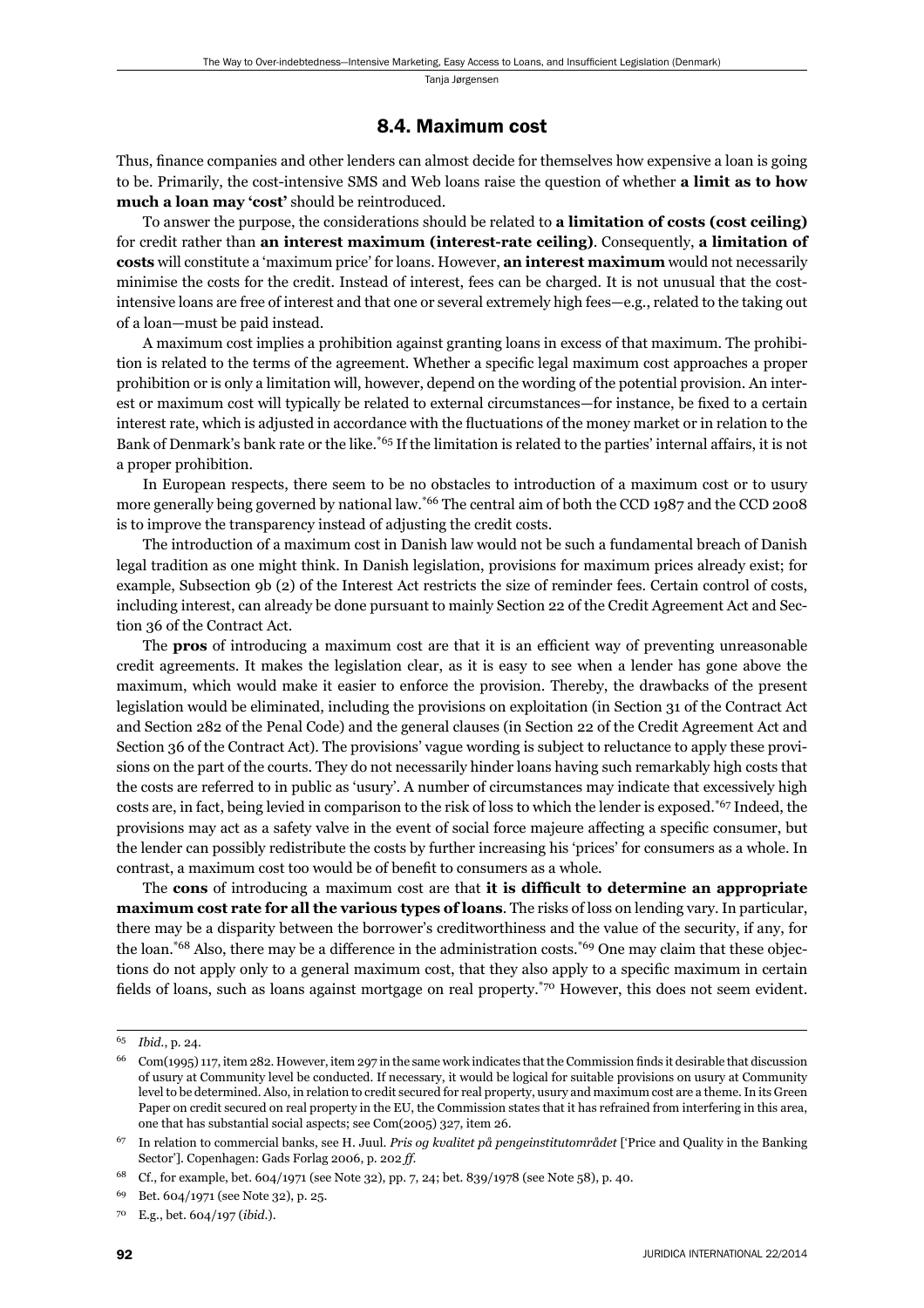Indeed, it is inexpedient for the same upper limit to apply to all types of credit. This can be remedied through **differing cost maxima**. In a number of other countries, there is or has been a maximum cost.<sup>\*71</sup> In particular, this is the case in Belgium, France, and to a certain extent also Holland. The legislation in these countries illustrates that, for instance, different maxima can be set in various quarters, determined on the basis of the type of credit, its amount, and the period of credit and/or depending on the average costs of the credit institutions.

**Further cons** of introducing a maximum cost are that it may be feared that **lenders will completely refrain from granting loans to borrowers that imply a high risk of non-repayment** and that these borrowers will be referred to the black market. In light of the level of cost that certain consumer loans have, the question is whether this consumer group should take out such loans at all to which there is relatively easy access. Obtaining loans on the black market seems to be less accessible, and, on the basis of the present level of costs related to certain consumer loans, one might consider whether the level differs from the prices on the black market.

Furthermore, the argument could be advanced that **a statutory maximum cost against its purpose will render it common to require the maximum allowed credit costs** as well in the less hazardous cases and thereby promote an undesired increase of the costs in practice.<sup>\*72</sup> The argument is confirmed by the fact that the fixing of the maximum price for reminder fees in Subsection 9b (2) of the Interest Act implies that creditors often overlook the words 'not exceeding DKK 100' in the wording of the act and charge the maximum amount of DKK 100 (EUR 13.4) for each dunning letter. However, this does not document the fear that everyone will make use of maximum prices upon granting of credit.<sup>\*73</sup> The scenario of competition in reminder fees is not the same as that for borrowing, in which the borrower can opt out of the raising. The argument is contrary to the prerequisite that lenders have a desire to compete for borrowers. It is that prerequisite on which the internal European market for lending rests.

Based on a weighing of the pros and cons of a maximum cost, the conclusion is that a maximum cost is a relevant option for Danish law. Even though it seems less radical, an obligation for financial businesses to document why an interest rate is X% above the bank rate seems a less obvious solution.\*74 Such documentation does not seem to appeal to the group of borrowers who are interested in financial businesses' pricing.

However, before introduction of a maximum cost should be considered, it seems appropriate to strengthen the courts' possibilities of setting aside unfair credit agreements in accordance with the present provisions, especially Section 22 of the Credit Agreement Act and Section 36 of the Contract Act. Also, the introduction of a responsible lending standard as a separate provision would restrict the need for fixing of a maximum cost for credit, even though the two measures do not exclude each other. Responsible lending comprises in itself credit free of charge—i.e., in which the repayment consists solely of the amount of the loan. Such credit can (also) constitute a financial burden to the borrower. A maximum cost does not have this advantage.

## 8.5. Responsible lending

In itself, none of the three protective measures to which responsible lending is often connected—a duty of credit assessment, a duty to give advice, and a duty of dissuasion—prevents irresponsible lending. Therefore, as a concept, responsible lending should be distinctly connected to irresponsible lending, consequently ensuring that no credit is granted that the consumer is not supposed to be able to repay. Legal norms such as good (lending) practice and loyalty are too vague to ensure this, even though they can possibly influence the assessment that is made in accordance with, for example, Section 36 of the Contract Act. Therefore, a provision on good lending practice such as Section 5 of the Swedish Consumer Credit Act ( konsumentkreditlag) is not sufficient.

<sup>71</sup> With respect to maximum cost in other European Union member states, see Com(1995) 117, item 276 *ff.*; the proposal for parliamentary resolution B 33 from the 2008–2009 Danish parliamentary session with respect to a ceiling on the annual costs, on a percentage basis (i.e., in terms of APR) for consumer loans; and the reply to question 3 on the proposal for a parliamentary resolution filed by the Trade and Industry Committee on 24 February 2009.

<sup>72</sup> See, for example, bet. 604/1971 (see Note 32), p. 25; bet. 839/1978 (see Note 58), p. 40; SOU 1975:63 Konsumentkreditlag m. m. ['Statens Offentliga Utredningar, Government Official Reports on a consumer credit act etc.'], p. 193 *ff*. (in Swedish).

<sup>73</sup> See, *e contrario*, H. Juul (Note 67), p. 204.

<sup>74</sup> See, *e.contrario*, H. Juul (*ibid*.).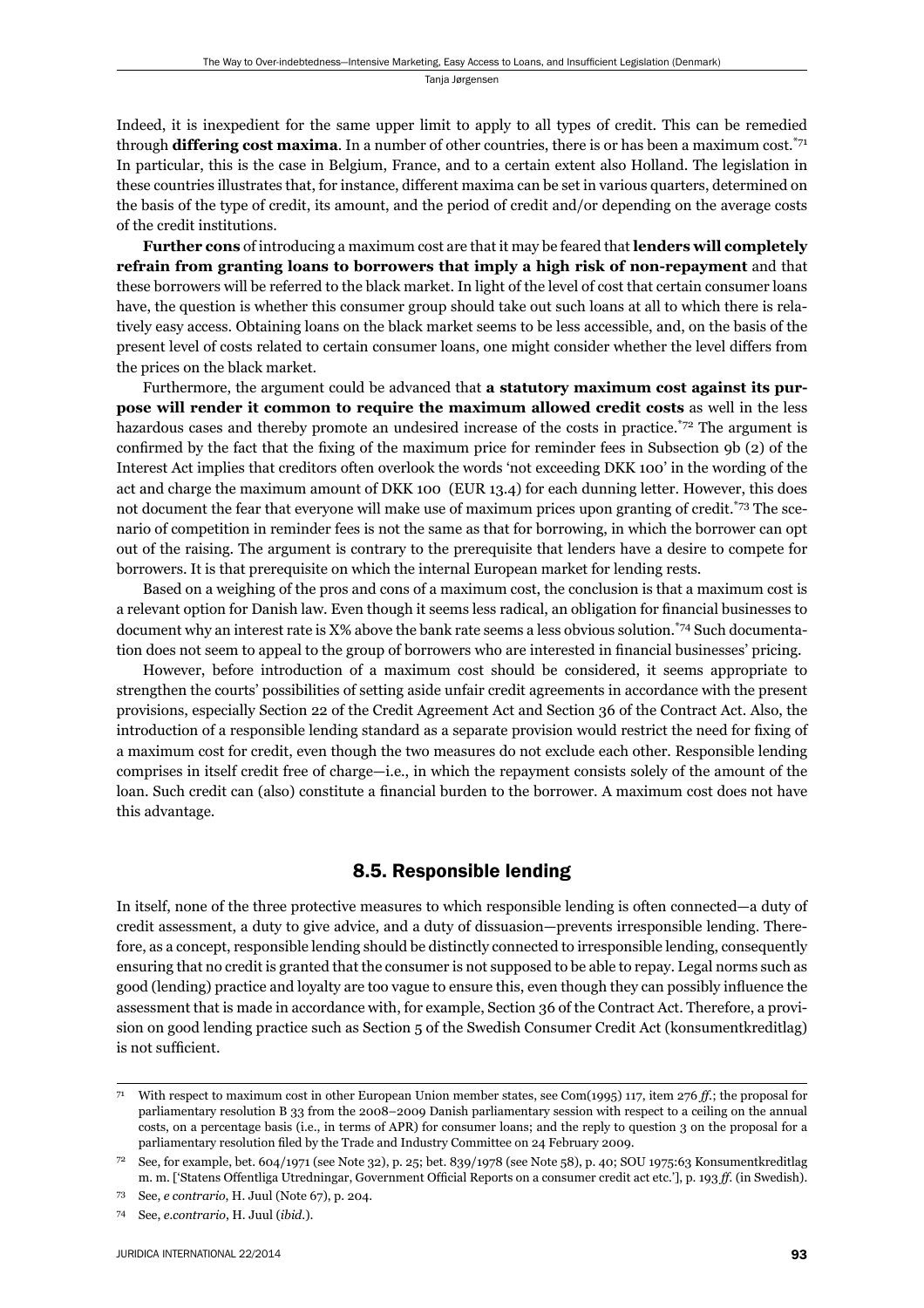There is a lot to be said in favour of the lender under the legislation being assigned a duty to refrain from granting credit in certain situations—i.e., in favour of a prohibition of irresponsible lending: The duty of credit assessment set forth in the CCD 2008 seems to be appropriate only to the extent that also a duty applies to refrain from granting credit in the cases in which the credit assessment has a negative result: when the consumer is considered unworthy of obtaining credit. The vague wording of the duty of credit assessment referred to in the CCD 2008 furthermore implies a need in national law for implementing a measure for the assessment; a ban would contribute to the determination of such a measure.\*75 Indeed, it speaks against the imposition of a ban that the result of a negative credit assessment would presumably already be that the lender refuses the credit application; in general, it is the lender who suffers the loss if the credit is not repaid. However, counting in favour of the imposition of a ban is that in a number of situations the lender may have an interest in the credit being granted regardless of a negative credit assessment. Even though a lender may assess the consumer's ability to repay as being low, such factors as the chance of a profit through high credit costs may eclipse the risk that the lender takes. The directive cannot be considered an objection to conclusion of a credit agreement in this or in other situations. Indeed, it speaks against the imposition of a ban if the consumer on an 'enlightened' basis (e.g., through counselling) has chosen to indebt himself. However, a rationale is lacking for a consumer who objectively should not take out a loan but who subjectively wants one to indebt himself to the detriment of especially himself, a possible guarantor, and eventually society. There is, in fact, quite a heavy objection to a ban in its restriction to the parties' autonomy, and the fact that in relation to the consumer it can be considered paternalism. But the socially, highly weighty (though often overlooked) consideration of prevention of over-indebtedness is in favour of a restriction of the freedom of contract, no matter that the lender or the consumer is willing to assume a further risk upon the lending.

The most expedient thing to do is to impose a ban on irresponsible lending at a European level, which enjoys a greater focus in the Residential Property Credit Agreements Directive (2014/17/EU). An explicit ban in the CCD 2008 would have been able to restrict the legal uncertainty that the duty of credit assessment set forth in Article 8 applies to national law. Instead, specific elaboration of the duty of credit assessment has been left to the Member States. Apparently, EU law does not stand in the way of imposing a ban on irresponsible lending. Accordingly, several Member States have implemented such a duty, among them Finland and Sweden.

The imposition of such a ban should be done in conjunction with introduction of an authorisation scheme for lenders and intermediaries in consideration of the social implications of lending. The idea of credit assessment should still be applied, so the lender can assess whether, on the basis of internal measurements, he wants to grant credit to a specific consumer. However, as to responsible lending, the weight should be on whether the potential credit agreement is 'unsuitable' for that consumer; see, for example, the Australian Consumer Credit Protection Act from 2009, Clauses 115–119, 128–131, 138–142, and 151–154. The latter presupposes that socially an external metric for when a loan is considered irresponsible will be determined.

## 8.6. An appeal board for instant loans

For consumers, a political proposal for an appeal board for instant loans would mean having the possibility of filing a complaint if they think they have been treated unfairly or are paying unreasonably high interest on a loan. Danish consumers already have the opportunity to have their legal complaints handled by the Complaint Board of Banking Services, by the Consumer Complaint Board, and by the courts. One may still fear that many of those who obtain instant loans will not take the opportunity of complaining at all. A borrower who takes out expensive instant loans without thinking of the consequences will hardly be part of the group likely to complain the most.

An appeal board does not become effective until the 'damage' has occurred, whereas above-mentioned provisions such as a maximum cost could prevent the damage from arising. Consequently, an appeal board helps to treat the symptoms but does not remove the cause. Similarly to all other post-contractual reactive measures, the actions of an appeal board should be tied in with pre-contractual preventive measures.

<sup>75</sup> C. Herresthal. Die Verpflichtung zur Bewertung der Kreditwürdigkeit und zur angemessenen Erläuterung nach der neuen Verbraucherkreditrichtlinie 2008/48/EG. – *Zeitschrift für Wirtschafts- und Bankrecht* (ZWuB). 2009, p. 1177 (in German).